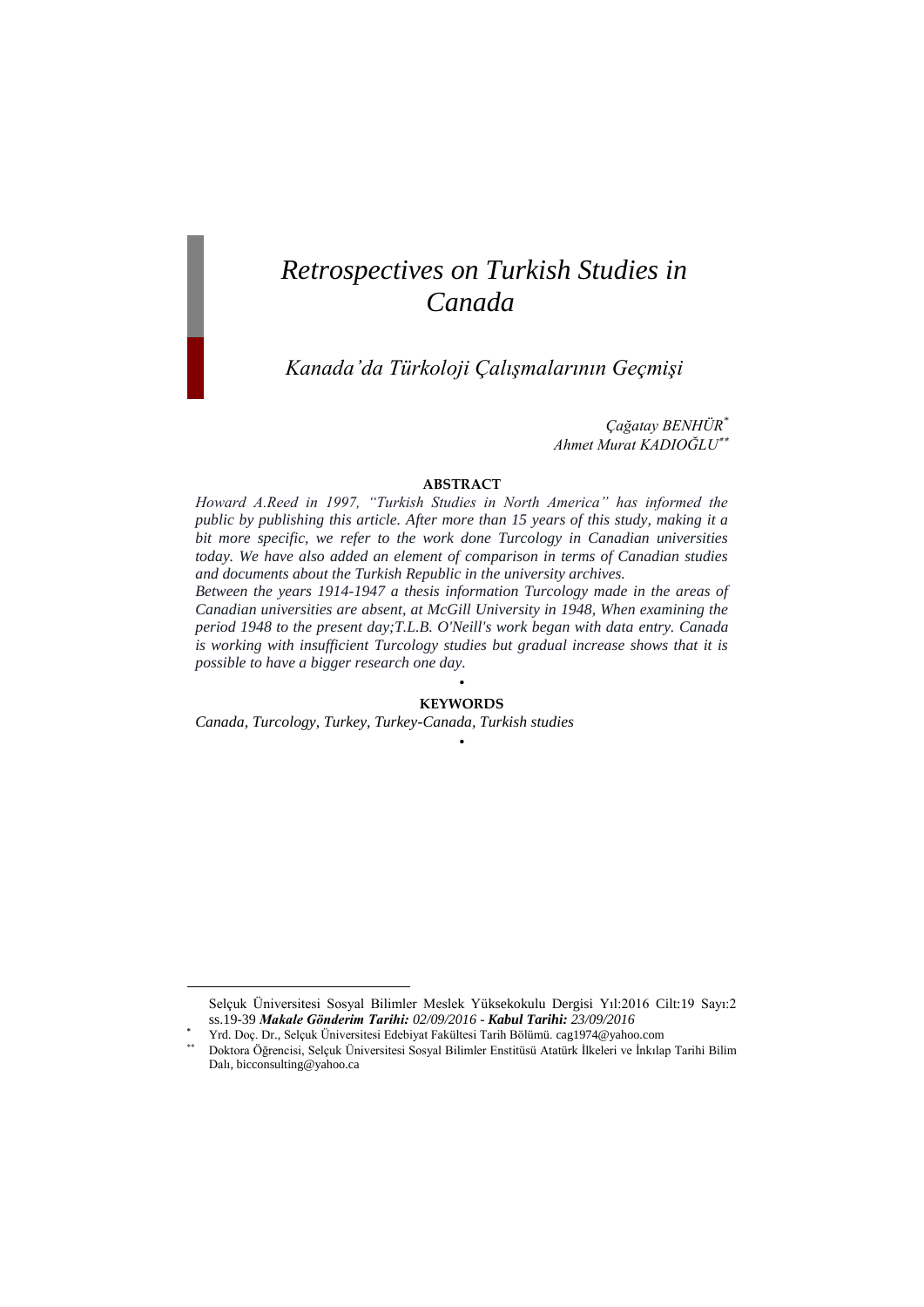#### **ÖZ**

*1997 yılında Howard A. Reed, "Kuzey Amerika'da Türk Çalışmaları" adlı makalesini yayınlayarak kamuoyunu bilgilendirmiştir. Bu çalışmanın ardından 15 yıldan fazla bir zaman geçtikten sonra ele aldığımız konuyu, biraz daha spesifik bir hale getirerek, başlangıcından günümüze Kanada üniversitelerinde yapılan Türkoloji çalışmalarına değindiğimiz bu metni ortaya çıkarttık. Bir kıyaslama unsuru olması bakımından Türk üniversitelerindeki Kanada çalışmaları ve Başbakanlık Cumhuriyet Arşivindeki ilgili belgeleri de ekledik.* 

*1914-1947 yılları arasında Kanada üniversitelerinde Türkoloji alanında yapılmış bir tez bilgisi bulunmazken, 1948 yılında McGill Üniversitesinde, T.L.B. O'Neill'in çalışması ile veri girişi başlamıştır. 1948'den günümüze kadar geçen süreç incelendiğinde; Kanada'da Türkoloji çalışmalarının yetersiz olmakla birlikte bir istikrar yakaladığı ve yavaş yavaş artış gösterdiğini söylemek mümkündür.*

#### • **ANAHTAR KELİMELER**

*Kanada, Türkoloji, Türkiye, Türkiye-Kanada, Türkiye çalışmaları*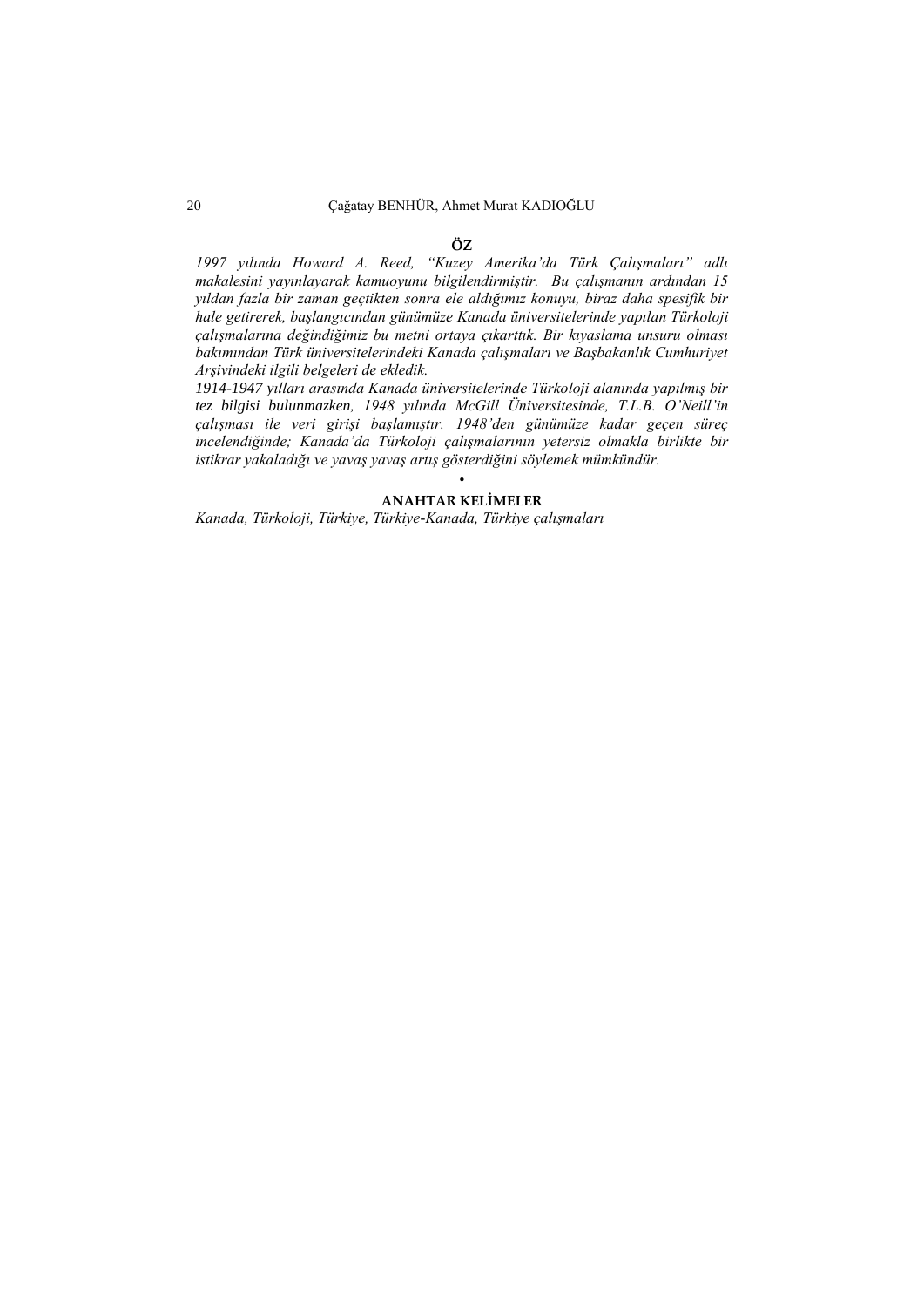### **INTRODUCTION**

In 1997, *Middle East Journal* published Howard A. Reed"s article "Perspectives on the Evolution of Turkish Studies in North America since 1946"(Reed, 1997: p.15-31). Now, one and a half decades later, it is about time to reflect on the developments since then in retrospect. Different from Reed"s paper, this overview does not refer to all of North America but to Turkish studies in Canada only, and it includes a quantitative approach to relate the developments into to other areas of research.

Aproach for the topic was done using the word "Canada" from Higher education thesis search engine, findings were 1 from medical school thesis, 13 PhD thesis, 27 master thesis (yok.gov.tr/UlusalTezMerkezi: retrieved March 05, 2016). Some of the thesis are commodities that are imported from Canada, but they are still classified as Canada related<sup>1</sup>.

A second research was done with the Prime Ministry Republican achieves that are placed in Ankara. Search results were 104 entries among those only 15 were related to education. A student from Canada writing a letter to Turkish prime minister asking for brochures (PMA: fund.030.01, place.5.25.5.), the scholarship issues related to Turkish student body in Montreal (PMA: fund, 030.18.01.02, place. 97.122.19).Turkish Commissioned military officers and their pay from the government (PMA: fund, 030.18.01, place.130.73.15.), permits related to Turkish academicians (PMA: fund, 030.18.01.02, place.292.96.12.). There had been wide range of different topics, hopefully would bring light to comparative studies.

#### **Turkish Studies at Canadian Universities**

 $\overline{a}$ 

As Reed pointed out in 1997, programs in Turkish Studies at Canadian universities were organized differently from those in the United States. Whereas there Turkish Studies (i.e. studies on Ottoman and modern Turkey) were taught within the scope of Middle East Programs from the late 1940s on, Canadian universities applied a far broader approach.

At McGill University in Montréal, Québec, Turkish Studies formed part of the subjects that were offered from the Graduate Institute of Islamic Studies (Reed, 1997: p.23). Ever since its foundation as component of McGill"s Faculty of Arts in 1952, the institute offered studies on the religion, history and civilization of the whole Islamic world, including also language courses[\(mcgill.ca/islamicstudies: r](http://www.mcgill.ca/islamicstudies/)etrieved March 13, 2015). In order to further promote and faciliate research on the contemporary Middle East, McGill

<sup>1</sup> Thesis Screening Center of the National Council of Higher Education of Turkey, the pre-1992 Canadian theses does not show any data. In previous years, it could not be included if the statistical studies conducted at various universities.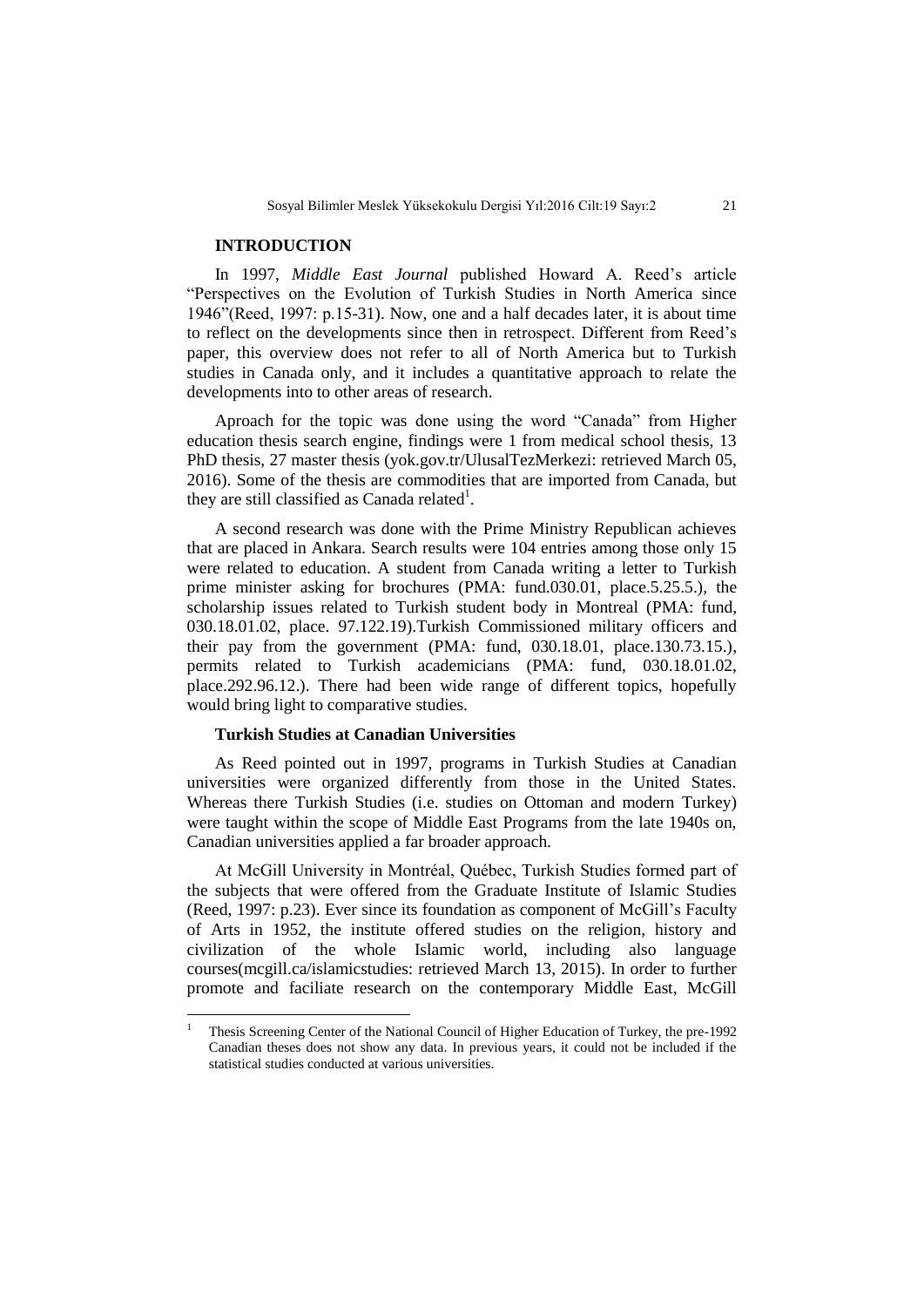University and Université de Montréal collaborated to form the Interuniversity Consortium for Arab and Middle Eastern Studies (ICAMES) [\(mcgill.ca/icames:](http://www.mcgill.ca/icames/)  retrieved March 13, 2015). Nowadays, the Middle East Studies program at McGill is an interdisciplinary program organised from the Institute of Islamic Studies, the Institue for the Study of International Development and from the ICAMES [\(mcgill.ca/mes/middle-east-studies-program:](http://www.mcgill.ca/mes/middle-east-studies-program) retrieved March 13, 2015). In respect to degrees, McGill offers the opportunity to obtain a Bachelor of Arts (BA) degree in Middle East Studies, and a Master of Arts (MA) or Doctor of Philosophy (PhD) In Islamic Studies. Noteworthy, the Department of Classical, Near Eastern and Religious Studies at the Vancouver Campus of the University of British Columbia (hereafter, UBC) also offers an BA in Near Eastern Studies but, and very much in contrast to the degree of the same name from McGill, the BA program from UBC only relates to studies on ancient Mediterannean or Middle East cultures and on early Islam.

About the opportunity to engage in Turkish Studies at Simon Fraser University (hereafter, SFU, established in 1965) in British Columbia, Canada"s westernmost province, Reed communicated in 1997 that there the subject Middle East was only to be studied within a "tri-continental division of the world for foreign area studies" (Reed, 1997: p.23). In principle, this is still the case because at SFU all programs about the major world regions, i.e. the various continents, cultures and historical periods, are run under the auspices of the Department of History at Faculty of Arts and Social Sciences. In 2006, the interdisciplinary Centre for the Comparative Studies of Muslim Societies and Cultures was established at SFU which is subordinate to the History Department (Colcleugh, 2006: v.7)<sup>2</sup>. A drawback at SFU is that Turkish language as subject is not regularly part of the university calendar (lti.sfu.ca/languages offered/other\_languages/courses: retrieved March 13, 2015).

At the time when Reed"s article appeared the University of Toronto (UToronto) had already begun to re-structure and broaden its approach to the field of Middle Eastern studies, similar to the model that McGill university represents. In Toronto, the merger of the formerly separate departments of Near Eastern Studies and of Middle East and Islamic studies resulted in the Department of Near and Middle Eastern Civilizations, founded in 1996 as part of the Faculty of Arts and Sciences [\(turkish-studies.com/](http://www.turkish-studies.com/University/Canada/Study_Turkish_Ontario_Toronto.html)  [Study\\_Turkish\\_Ontario\\_Toronto.html:](http://www.turkish-studies.com/University/Canada/Study_Turkish_Ontario_Toronto.html) retrieved March 14, 2015). The department offers BA, MA and PhD degrees in Near and Middle Eastern

 $\frac{1}{2}$ [http://www.sfu.ca/archive-sfunews/sfu\\_news/archives/sfunews12010602.shtml](http://www.sfu.ca/archive-sfunews/sfu_news/archives/sfunews12010602.shtml) and [http://www.sfu.ca/archive-sfunews/sfu\\_news/archives/sfunews11300618.shtml.](http://www.sfu.ca/archive-sfunews/sfu_news/archives/sfunews11300618.shtml) Students focusing on Middle East Studies can enrol in a Middle East concentration in addition to their degrees in history (B.A., M.A. or Ph.D., see [http://www.ccsmsc.sfu.ca/mei\\_concentration,](http://www.ccsmsc.sfu.ca/mei_concentration) retrieved March 14, 2015).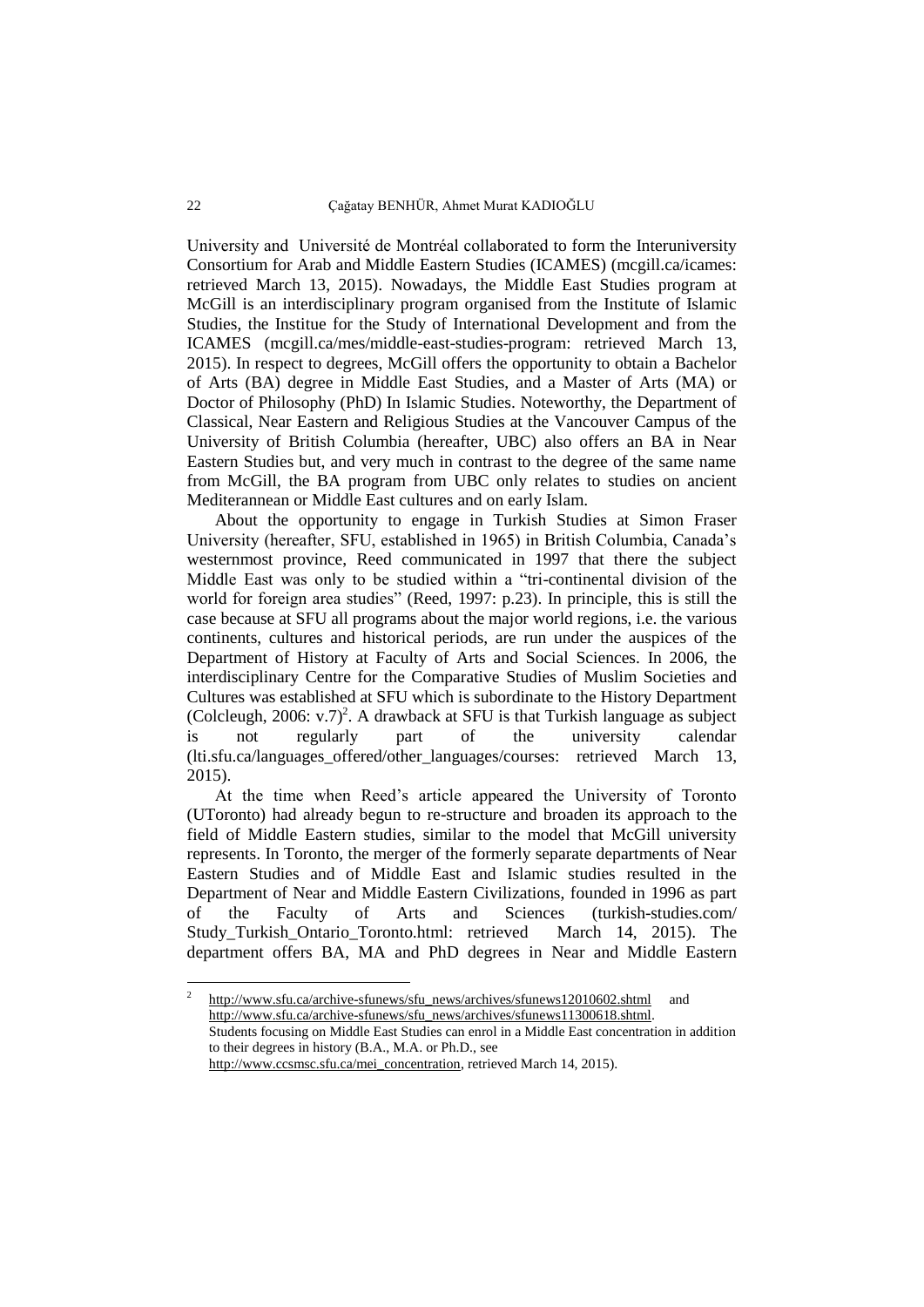Civilizations, allowing also for collaborative MA and PhD programs with other departments [\(sgs.utoronto.caNear-and-Middle-Eastern-Civilizations.aspx:](http://www.sgs.utoronto.ca/calendar/Pages/Programs/Near-and-Middle-Eastern-Civilizations.aspx) retrieved March 14, 2015).

As a result of more recent developments there are two further Canadian universities that allow for academic involvement with the Middle East albeit to lesser extent as e.g. McGill or UToronto. At the University of Windsor in Ontario, the Department of Political Science offers courses that relate to Middle East Studies at undergraduate and graduate level [\(uwindsor.ca/polsci/middle](http://www.uwindsor.ca/polsci/middle-east-studies-0)[east-studies:](http://www.uwindsor.ca/polsci/middle-east-studies-0) retrieved March 14, 2015). And at the University of Alberta, the Office of Interdisciplinary Studies at the Faculty of Arts enables students to graduate with a BA in Middle Eastern and African studies but offers no graduate program which would build on this degree [\(registrar.ualberta.ca/Arts/Honors-Major-Minor-Requirements: retrieved](http://www.registrar.ualberta.ca/calendar/Undergrad/Arts/Honors-Major-Minor-Requirements/44.19.html) May 5, [2015\).](http://www.registrar.ualberta.ca/calendar/Undergrad/Arts/Honors-Major-Minor-Requirements/44.19.html) 

In conclusion, Turkish Studies in Canada have certainly undergone a positive development since 1997, with more universities providing opportunities for students to engage with studies on Turkish history and culture. It should also be mentioned that the occupation with topics that fall within the scope of Turkish were possible also outside of the programs mentioned above, e.g. programs of sociology, politics, linguistics, art history or film that are offered from various Canadian universities, a fact which became obvious when looking at Canadian theses that relate to Turkish topics in more detail.

### **Canadian theses in Turkish Studies over the past 100 years**

The number of Canadian post-secondary institutions that allow for studies in Turkish Studies has increased over the last decades. Should this positive development be ascribed mainly to an increased interest of students in the subject itself or does it rather reflect the increase of student numbers and expansion of Canadian universities in all fields of research? In order to discriminate between these two possible explanations, a survey of Canadian theses from the past 100 years (1914 to 2013) was performed.

In order to identify theses that focus on topics from the field of Turkish Studies, searches were performed in the two most relevant databases that are accessible online, namely Érudit and AMICUS. AMICUS, the Canadian national catalogue, was accessed through the webpage of library and archives Canada [\(amicus.collectionscanada.gc.ca/aaweb/aalogine:](http://amicus.collectionscanada.gc.ca/aaweb/aalogine.htm) retrieved May 14, 2015). From this database, all entries from the period 1914 to 2013 that contained one or both of the phrases "Turkish" or "Ottoman" as "Subject Keyword" were pulled out. Érudit, a non-profit society and multi-institutional publishing consortium [\(Université de Montréal,](http://www.umontreal.ca/english/index.html) [Université Laval,](http://www2.ulaval.ca/en/home.html) and [Université du Québec à Montréal\)](http://www.uqam.ca/en/about/presentation_en.htm) that was establis1hed in 1998, allows access to entries from many Canadian scholarly and cultural publishers, including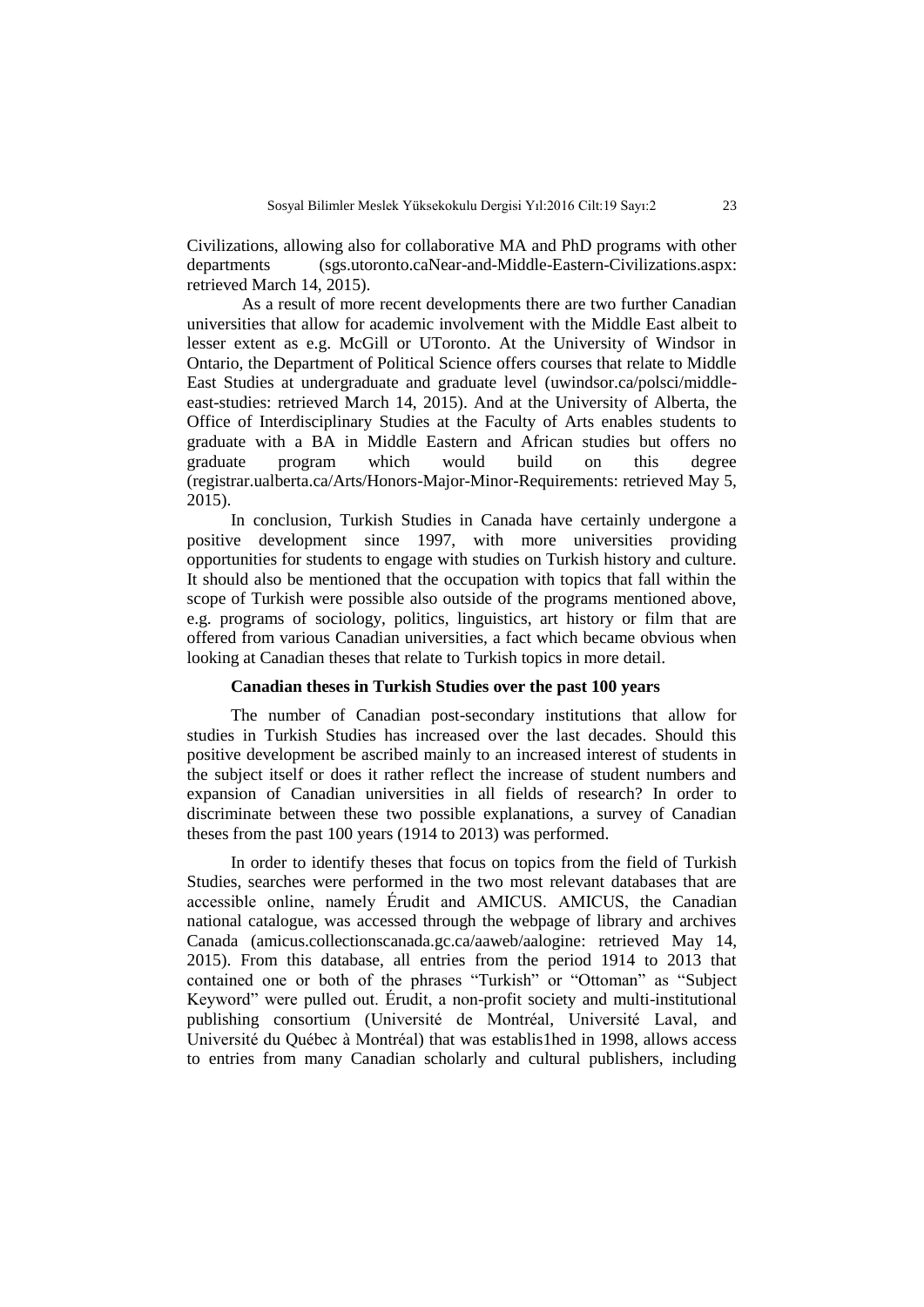Canadian university presses. Èrudit"s database was searched for the phrases "Ottoman" or "Turkish" in the category "Titel, Abstracts oder keywords".

Several hundred entries were pulled out, including not only theses but also articles in Canadian scientific journals, music pieces or catalogues. From these a subset of entries was isolated that contained only Canadian theses. A significant portion turned out to be duplicates or triplicates of the same original work which had found entry into the data bases either because they had been entered from different institutions, e.g from the National Library of Canada or from the university where they had been written at, or because they had been published in various forms, such as a type-written manuscript, microfiches, microfilm or as electronic pdf-file which recently has become the most popular form (Peksevgen, 2004). For the purpose of this study only the earliest entry from each set of multiple versions were included into the further analysis.

Finally, a set of altogether 157 Canadian theses was retrieved that address to Turkey"s history, language or culture and correspond to MA, PhD or equivalent degrees, all of which are listed in the bibliography given below. To illustrate the findings, the numbers of identified theses per year were plotted against time. Since the first Canadian thesis in Turkish Studies, namely O"Neill"s thesis on "British policy in the Italo-Turkish war", was submitted only in 1948 (O"Neill, 1948), the years shown in the table below were limited to the mid-1940s to 2013.



**Table 1: Canadian theses in Turkish Studies from 1946 to 2013** The number of theses per year is plotted against time. The trendline represents the moving average of four year intervals.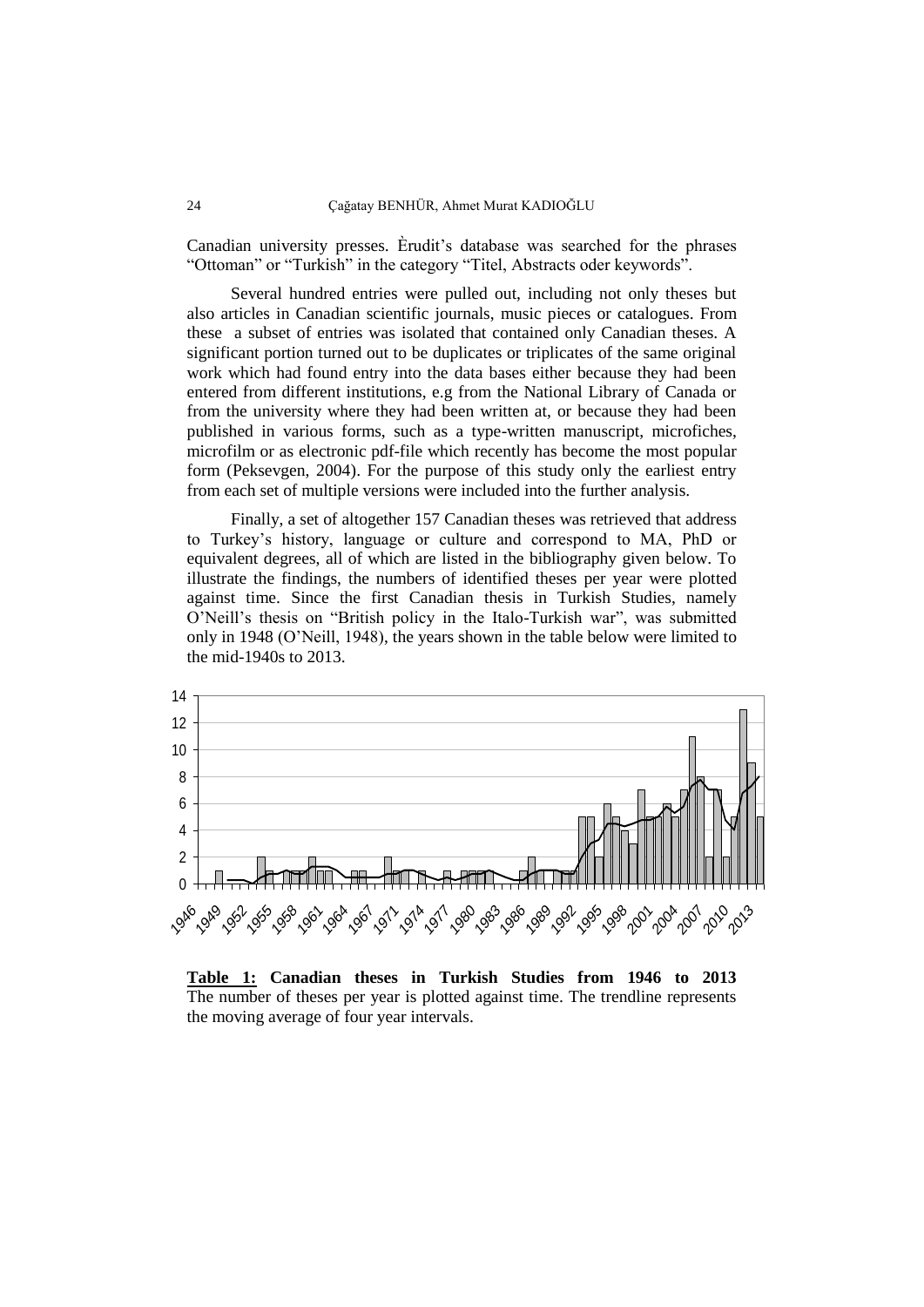It cannot be ruled out completely that some Canadian theses dealing with Turkish Studies were submitted already before 1948 and simply did not make their way into the databases (Bryce – Toynbee, 2005). Nevertheless, the findings fit well with Reed"s remark that before 1946 only a "handful of books and doctral theses" had been written in North America, and only primarily by Americans who had taught or done research in Turkey (Reed, 1997: p.15-16).

In the period 1948 to 1991, the number of theses in Turkish Studies that were composed at Canadian universities remained more or less stable over the years with at maximum two works per year. In 1992, the number jumped up to ten. In the following years until 2013, the numbers still increased but varied considerably with the years. Yet the trendline, based on four year intervals, indicates a positive development also for the most recent years.

#### **Nationwide comparison with theses in other academic fields**

Next, the results were viewed in connection with the general developments. Therefore, official data from Statistics Canada on postsecondary graduates were consulted [\(statcan.gc.ca/cansim/a26:](http://www5.statcan.gc.ca/cansim/a26%20on%20March%2014) retrieved June 16, 2015)<sup>3</sup>. Calculations revieled that between 1992 and 2011, the longest interval for which official data were available when the manuscript was composed, the number of MA, PhD and equivalent degrees that were issued from Canadian universities in the humanities increased by roughly 20 percent. At the same time, the number of degrees in Turkish Studies increased by 38 percent, whereas that in all academic fields together more than doubled by an increase of 114 percent<sup>4</sup>.

As the numbers of degrees dealing with Turkish Studies are still low and show high fluctuations it seems presumptous to predict the future developments. However, the survey demonstrates that over the past decades the research on Turkish history and culture gained significantly ground in Canada and that nowadays Turkish Studies form a well-established niche within the Canadian academic landscape.

# **CONCLUSION**

 $\overline{a}$ 

Although Canada and Turkey; geographically separated with no crossroads in history, mutual points in educational field, conclude that research on both countries are converging. Far apart by distance yet with modern communication means, there had been more and more thesis written in Canada on Turkish topics. This is a reflection of mutual interest in one another. The researchers may conclude different findings, our point has been to make a initiative for future researchers who would use this as a reference material.

<sup>3</sup> For further information see http://www.statcan.gc.ca/imdb: retrieved June 16, 2015.

<sup>4</sup> Calculations were performed on basis of the data given in table 477-0014 from Statistics Canada.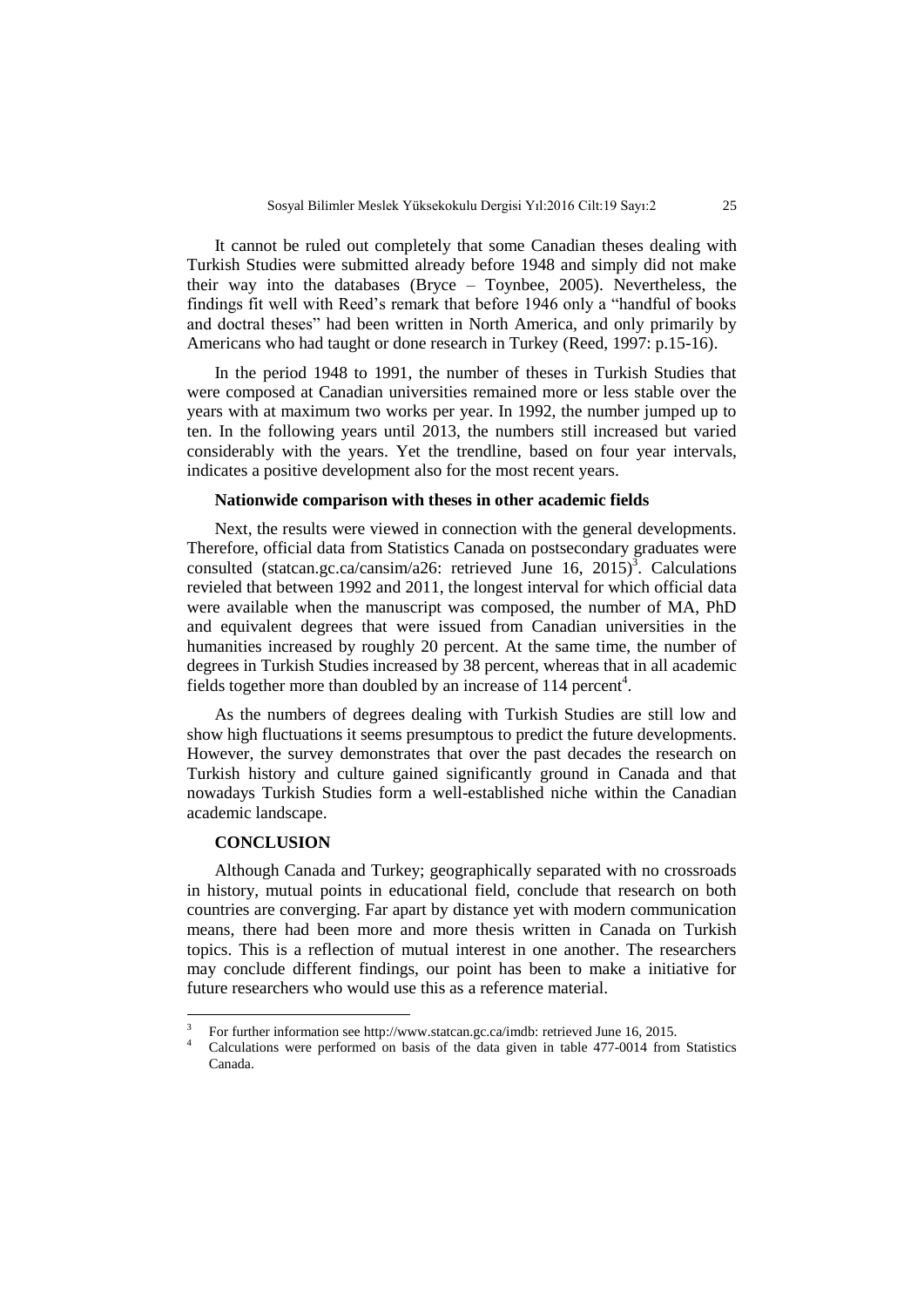#### 26 Çağatay BENHÜR, Ahmet Murat KADIOĞLU

Our research has outlined and identified topics and studies that were conducted in Canada between 1914 until 2013 on Turkey. We can say that there is a focused interest on Turkey over the years. A quick observation and findings on the bibliography indicate a positive interest on part of researchers during the last quarter of the twentieth century. This creates a building block for a future steo on Turkish topics by Canadian researchers.

# **Bibliography: Canadian theses in Turkish Studies 1914-2013**

#### **1914-1947**

*No Canadian theses in the field of Turkish Studies could be identified for 1914- 1947.*

\_\_\_\_\_\_\_\_\_\_\_\_\_\_\_\_\_\_\_\_\_\_\_\_\_\_\_\_\_\_\_\_\_\_\_\_\_\_\_\_\_\_\_\_\_\_\_\_\_\_\_\_\_\_\_\_\_\_\_\_\_\_\_

#### **1948**\_\_\_\_\_\_\_\_\_\_\_\_\_\_\_\_\_\_\_\_\_\_\_\_\_\_\_\_\_\_\_\_\_\_\_\_\_\_\_\_\_\_\_\_\_\_\_\_\_\_\_\_\_\_\_\_\_\_\_\_\_\_\_

1. **O'Neill, T. L. B.**, "British policy in the Italo-Turkish war." Thesis, McGill University, 1948.

#### **1953**\_\_\_\_\_\_\_\_\_\_\_\_\_\_\_\_\_\_\_\_\_\_\_\_\_\_\_\_\_\_\_\_\_\_\_\_\_\_\_\_\_\_\_\_\_\_\_\_\_\_\_\_\_\_\_\_\_\_\_\_\_\_\_

- 2. **Harshaw, Robert Lloyd**, " Anglo-Russian relations in the Ottoman Empire, 1907-1914." Thesis (MA), University of Toronto, 1953.
- 3. **Jennings, Peter R**., "British foreign policy with regard to the Macedonian question 1903-1908." Thesis (MA), Dept. of History, McGill University, 1953.

#### **1954**\_\_\_\_\_\_\_\_\_\_\_\_\_\_\_\_\_\_\_\_\_\_\_\_\_\_\_\_\_\_\_\_\_\_\_\_\_\_\_\_\_\_\_\_\_\_\_\_\_\_\_\_\_\_\_\_\_\_\_\_\_\_\_

4. **Kortepeter, Carl Max**, "Turkish Language Reform: A Step in the Modernization of Islam in Turkey." Thesis (MA), McGill University, 1954.

#### **1956**\_\_\_\_\_\_\_\_\_\_\_\_\_\_\_\_\_\_\_\_\_\_\_\_\_\_\_\_\_\_\_\_\_\_\_\_\_\_\_\_\_\_\_\_\_\_\_\_\_\_\_\_\_\_\_\_\_\_\_\_\_\_\_

5. **Ustun, Ali**, "Historical, sociological and political aspects of modern Turkish nationalism: a constructive factor in world politics." Thesis (MA), University of Ottawa, 1956.

#### **1957**\_\_\_\_\_\_\_\_\_\_\_\_\_\_\_\_\_\_\_\_\_\_\_\_\_\_\_\_\_\_\_\_\_\_\_\_\_\_\_\_\_\_\_\_\_\_\_\_\_\_\_\_\_\_\_\_\_\_\_\_\_\_\_

6. **Rezek, Gabriel E**., "The fiscal system of Jordan." Thesis (MA), Dept. of Economics, McGill University, 1957.

#### **1958**\_\_\_\_\_\_\_\_\_\_\_\_\_\_\_\_\_\_\_\_\_\_\_\_\_\_\_\_\_\_\_\_\_\_\_\_\_\_\_\_\_\_\_\_\_\_\_\_\_\_\_\_\_\_\_\_\_\_\_\_\_\_\_

7. **Gwyn, Julian R**., "The Bosphorus and the Dardanelles: 1902-1923: (a study of French and British policies)." Thesis (MA), Dept. of History, McGill University, 1958.

#### **1959**\_\_\_\_\_\_\_\_\_\_\_\_\_\_\_\_\_\_\_\_\_\_\_\_\_\_\_\_\_\_\_\_\_\_\_\_\_\_\_\_\_\_\_\_\_\_\_\_\_\_\_\_\_\_\_\_\_\_\_\_\_\_\_

8. **Carson, Beatrice Margaret**, "The Mevlevi Tarikat Considered as Organized Myticism in Turkish Islam." Thesis (MA), McGill University, 1959.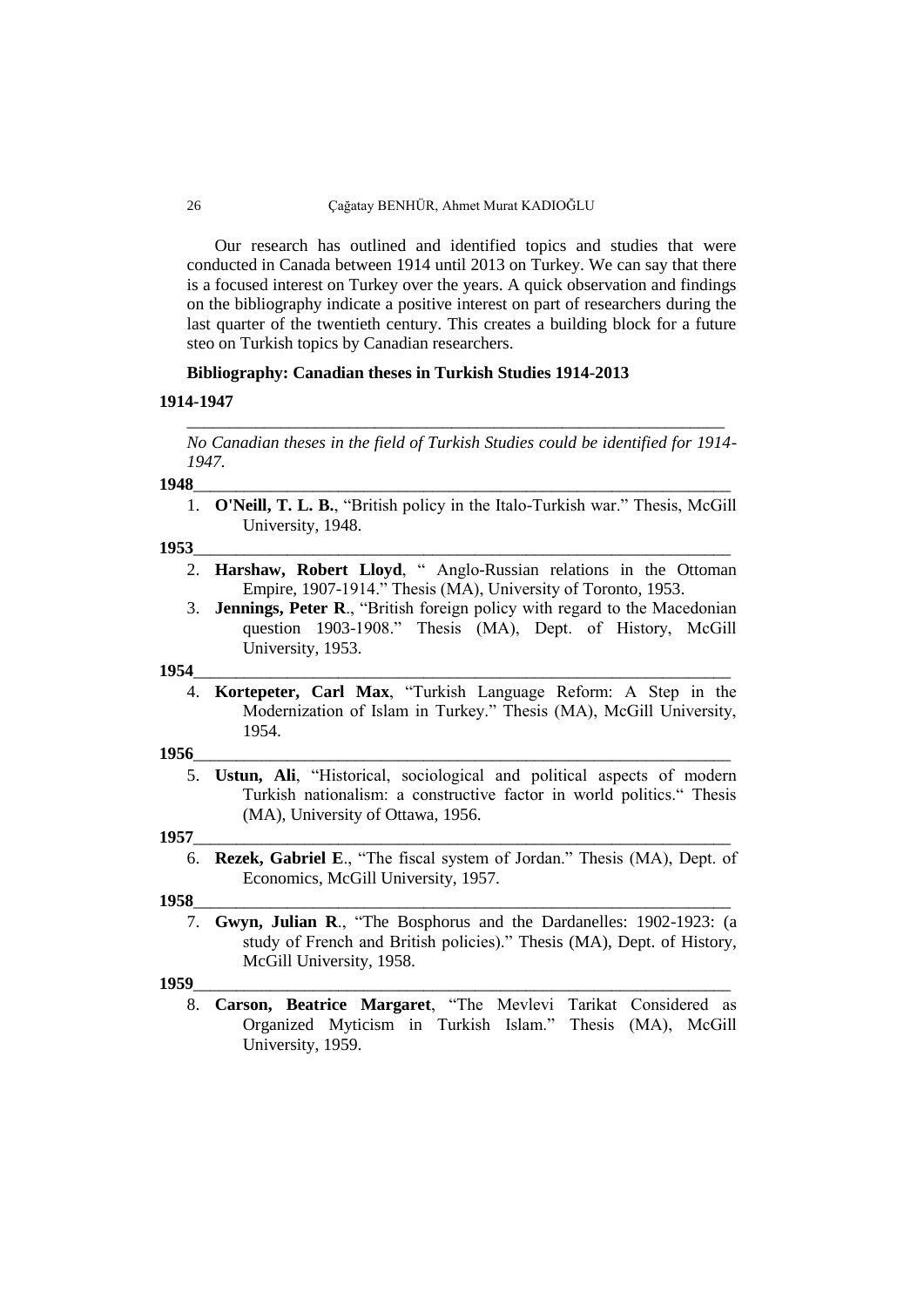9. **Romeril, P.E.A., "**War Diplomacy and the Turkish Republic: a Study in Neutrality, 1939-1945." Thesis (MA), McGill University, 1959.

#### **1960**\_\_\_\_\_\_\_\_\_\_\_\_\_\_\_\_\_\_\_\_\_\_\_\_\_\_\_\_\_\_\_\_\_\_\_\_\_\_\_\_\_\_\_\_\_\_\_\_\_\_\_\_\_\_\_\_\_\_\_\_\_\_\_

10. **Marsan, Mahmut K**., "The Air Carrier Liability Under Turkish Law. Thesis (Master of Law), McGill University, 1960.

#### **1961\_\_\_\_\_\_\_\_\_\_\_\_\_\_\_\_\_\_\_\_\_\_\_\_\_\_\_\_\_\_\_\_\_\_\_\_\_\_\_**

11. **Federspiel, Howard M.**, "Hajj Muhammad Amin al Husayni as Grand Mufti of Jerusalem and president of the supreme Muslim council, 1921- 1937." Thesis (MA), Dept. of Islamic Studies, McGill University, 1961.

#### **1964\_\_\_\_\_\_\_\_\_\_\_\_\_\_\_\_\_\_\_\_\_\_\_\_\_\_\_\_\_\_\_\_\_\_\_\_\_\_\_**

12. **Dirlik, Andre**, "The meaning of Arab Socialism : an analystical study of the origins, the content and the implications of Egypt's Arab Socialism." Thesis (MA), Inst. of Islamic Studies, McGill University, 1964.

#### **1965\_\_\_\_\_\_\_\_\_\_\_\_\_\_\_\_\_\_\_\_\_\_\_\_\_\_\_\_\_\_\_\_\_\_\_\_\_\_\_**

13. **Anick, Norman**, "The Turkish question as an instrument of British foreign policy: the use of the Turkish question by Great Britain to establish and maintain a balance of power in Europe, 1841-1878." Thesis (MA), Dept. of History, University of Western Ontario,1965.

#### **1968**\_\_\_\_\_\_\_\_\_\_\_\_\_\_\_\_\_\_\_\_\_\_\_\_\_\_\_\_\_\_\_\_\_\_\_\_\_\_\_\_\_\_\_\_\_\_\_\_\_\_\_\_\_\_\_\_\_\_\_\_\_\_\_

- 14. **Booth, Charles James**, "The Dissolution of the Ottoman Empire: the study of the political clauses of the treaty of Sevres, August 10, 1920." Thesis (MA), University of Ottawa, 1968.
- 15. **Thomas, David S.**, "The Transformation of Syrian Arab Nationalism, 1908-1920." Thesis (MA), Dept. of Islamic Studies, McGill University 1968.

#### **1970**\_\_\_\_\_\_\_\_\_\_\_\_\_\_\_\_\_\_\_\_\_\_\_\_\_\_\_\_\_\_\_\_\_\_\_\_\_\_\_\_\_\_\_\_\_\_\_\_\_\_\_\_\_\_\_\_\_\_\_\_\_\_\_

16. **Duguid, Stephen**, "Centralization and localism : some aspects of Ottoman policy in eastern Anatolia, 1878-1908." Thesis (MA), Simon Fraser University, 1970.

#### **1971**\_\_\_\_\_\_\_\_\_\_\_\_\_\_\_\_\_\_\_\_\_\_\_\_\_\_\_\_\_\_\_\_\_\_\_\_\_\_\_\_\_\_\_\_\_\_\_\_\_\_\_\_\_\_\_\_\_\_\_\_\_\_\_

17. **Blackburn, John Richard**, "Turkish-Yemenite political relations, 1538- 1568." Thesis (PhD), University of Toronto, 1971.

#### **1973**\_\_\_\_\_\_\_\_\_\_\_\_\_\_\_\_\_\_\_\_\_\_\_\_\_\_\_\_\_\_\_\_\_\_\_\_\_\_\_\_\_\_\_\_\_\_\_\_\_\_\_\_\_\_\_\_\_\_\_\_\_\_\_

18. **Rose, John Donald**, "British policy and the Turkish question 1918-1923." Thesis (MA), McGill University, 1973.

#### **1976**\_\_\_\_\_\_\_\_\_\_\_\_\_\_\_\_\_\_\_\_\_\_\_\_\_\_\_\_\_\_\_\_\_\_\_\_\_\_\_\_\_\_\_\_\_\_\_\_\_\_\_\_\_\_\_\_\_\_\_\_\_\_\_

19. **Thomas, David S.**, "The Life and Thought of Yusuf Akcura (1876-1935)." Thesis (PhD), Dept. of Islamic Studies, McGill University, 1976.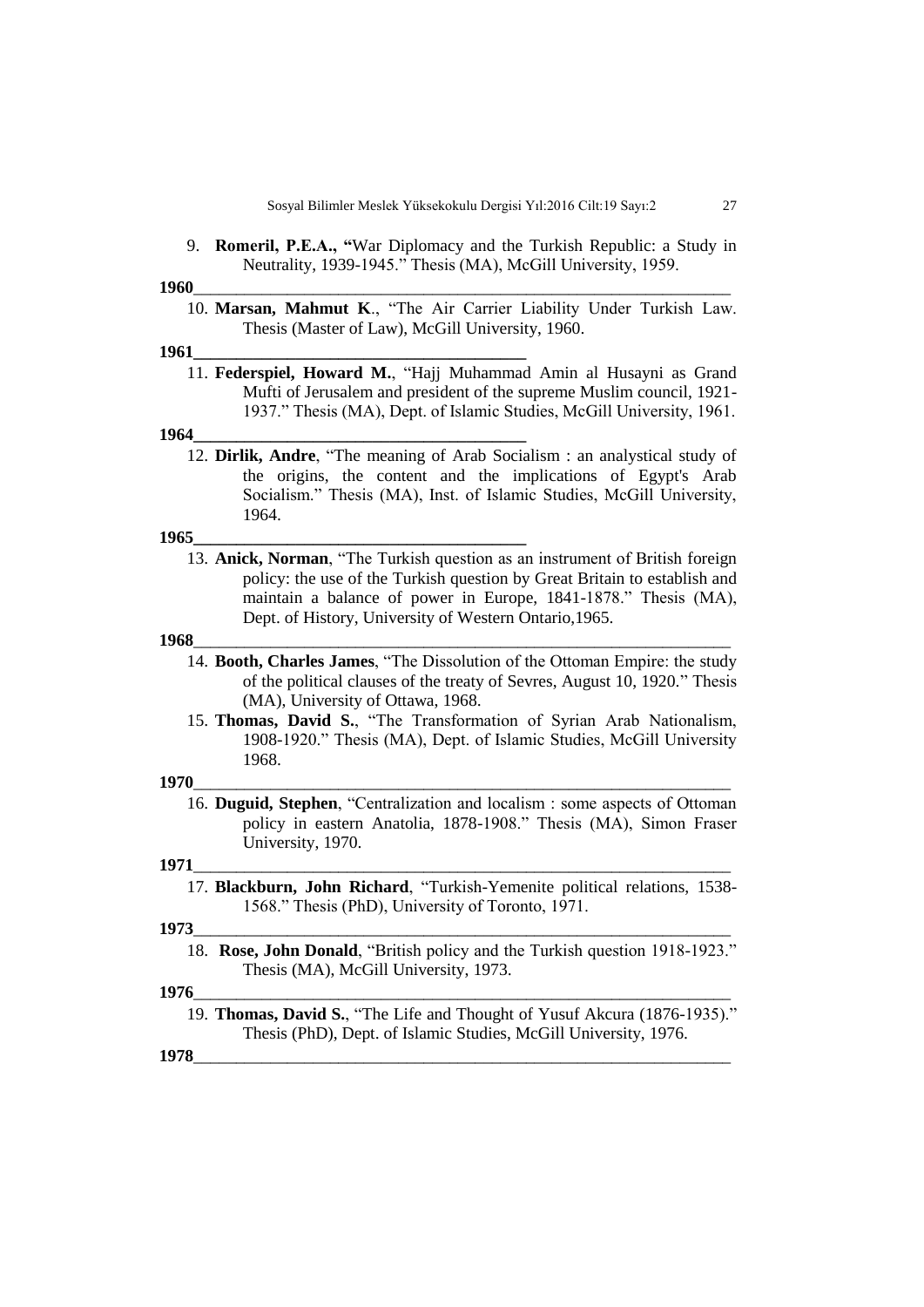20. **Hind, Joseph Winton**, "Lloyd George and the Turkish question : an examination of Lloyd George's Turkish policy, 1918-1922." Thesis (MA), University of British Columbia, 1978.

#### **1979**\_\_\_\_\_\_\_\_\_\_\_\_\_\_\_\_\_\_\_\_\_\_\_\_\_\_\_\_\_\_\_\_\_\_\_\_\_\_\_\_\_\_\_\_\_\_\_\_\_\_\_\_\_\_\_\_\_\_\_\_\_\_\_

21. **Mishanie, Mark Elliott**, "The Ottoman-Egyptian conflict, 1831-1841 : its origin and evolution." Thesis (MA), Inst. of Islamic Studies, McGill University 1979.

#### **1980**\_\_\_\_\_\_\_\_\_\_\_\_\_\_\_\_\_\_\_\_\_\_\_\_\_\_\_\_\_\_\_\_\_\_\_\_\_\_\_\_\_\_\_\_\_\_\_\_\_\_\_\_\_\_\_\_\_\_\_\_\_\_\_

22. **Tschirgi, Necla Yongacoğlu**, "Laying the foundations of contemporary Turkish foreign policy, 1945-1952." Thesis (PhD), University of Toronto, 1980.

#### **1981**\_\_\_\_\_\_\_\_\_\_\_\_\_\_\_\_\_\_\_\_\_\_\_\_\_\_\_\_\_\_\_\_\_\_\_\_\_\_\_\_\_\_\_\_\_\_\_\_\_\_\_\_\_\_\_\_\_\_\_\_\_\_\_

23. **Karamustafa, Ahmet Targon**, "A study of pre-Islamic survivals in a Turkish-Islamic text : the Vilayet-name. Pre-Islamic survivals in the Vilayet-name." Thesis (MA), Inst. of Islamic Studies McGill University, 1981.

#### **1985**\_\_\_\_\_\_\_\_\_\_\_\_\_\_\_\_\_\_\_\_\_\_\_\_\_\_\_\_\_\_\_\_\_\_\_\_\_\_\_\_\_\_\_\_\_\_\_\_\_\_\_\_\_\_\_\_\_\_\_\_\_\_\_

24. **Borovali, Ali Fuat**, "Kemalist tradition, political change and the Turkish military." Thesis (PhD), Queen's University, 1985.

#### **1986**\_\_\_\_\_\_\_\_\_\_\_\_\_\_\_\_\_\_\_\_\_\_\_\_\_\_\_\_\_\_\_\_\_\_\_\_\_\_\_\_\_\_\_\_\_\_\_\_\_\_\_\_\_\_\_\_\_\_\_\_\_\_\_

- 25. **Kafadar, Cemal**, "When coins turned into drops of dew and bankers became robbers of shadows : the boundaries of Ottoman economic imagination at the end of the sixteenth century." Thesis (PhD), Inst. of Islamic Studies, McGill University, 1986.
- 26. **Witzel, Morgen Lewis**, "The Franco-Ottoman alliance of the 16th century: the European diplomatic context." Thesis (MA), Dept. of History, University of Victoria (B.C.), 1986.

#### **1987**\_\_\_\_\_\_\_\_\_\_\_\_\_\_\_\_\_\_\_\_\_\_\_\_\_\_\_\_\_\_\_\_\_\_\_\_\_\_\_\_\_\_\_\_\_\_\_\_\_\_\_\_\_\_\_\_\_\_\_\_\_\_\_

27. **Cakiroglu, Saziye**, "Phonological acquisition [microform] : a contribution through case studies of two Turkish children." Thesis (MA), Simon Fraser University, 1987.

#### **1989**\_\_\_\_\_\_\_\_\_\_\_\_\_\_\_\_\_\_\_\_\_\_\_\_\_\_\_\_\_\_\_\_\_\_\_\_\_\_\_\_\_\_\_\_\_\_\_\_\_\_\_\_\_\_\_\_\_\_\_\_\_\_\_

28. **Hall, Leslie Rosalind**, "The Turkish fasil: selected repertoire." Thesis (PhD), University of Toronto, 1989.

#### **1990**\_\_\_\_\_\_\_\_\_\_\_\_\_\_\_\_\_\_\_\_\_\_\_\_\_\_\_\_\_\_\_\_\_\_\_\_\_\_\_\_\_\_\_\_\_\_\_\_\_\_\_\_\_\_\_\_\_\_\_\_\_\_\_

29. **Nişanyan, Rehan**, "Early years of the Young Turk revolution (1908-1912) as reflected in the in the life and works of Halide Edib." Thesis (MA), Inst. of Islamic Studies, McGill University, 1990.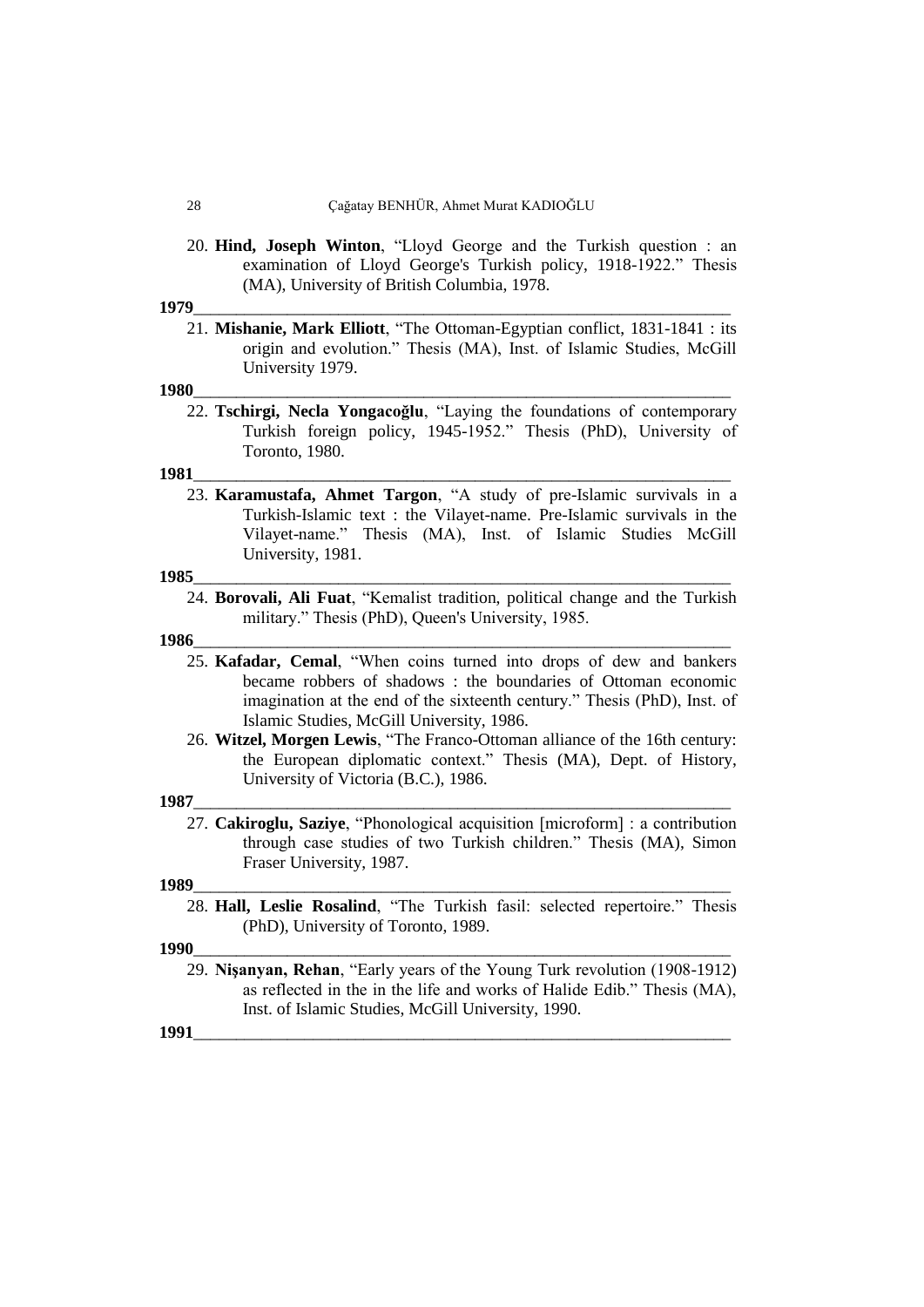30. **Aksan, Virginia Harris**, "Ahmed Resmi Efendi, 1700-1783: the making of an early Ottoman reformer." Thesis (PhD), University of Toronto, 1991.

**1992**\_\_\_\_\_\_\_\_\_\_\_\_\_\_\_\_\_\_\_\_\_\_\_\_\_\_\_\_\_\_\_\_\_\_\_\_\_\_\_\_\_\_\_\_\_\_\_\_\_\_\_\_\_\_\_\_\_\_\_\_\_\_\_

- 31. **Earl, Hilary Camille**, "Eyewitness to genocide: Henry Morgenthau and the Armenian genocide in Ottoman Turkey, 1915." Thesis (MA), Dept. of History, University of New Brunswick, 1992.
- 32. **Errais, Sophie**, "La Tunisie au seuil de la modernité: une étude des institutions et des réformes militaires dans le Beylik de Tunis durant la première moitié du XIX siècle. Thesis (MA), Inst. of Islamic Studies, McGill University, 1992.
- 33. **Makarinov, Serguey Vassilev**, "Ethnicity and politics : the case of the Turkish minority of Bulgaria." Thesis (MA), University of British Columbia, 1992.
- 34. **Millman, Brock**, "The Anglo-Turkish Alliance, 1939-1940 : anatomy of a failure." Thesis (PhD), Dept. of History, McGill University, 1992.
- 35. **Papachristou, Panayotis Alexandrou**, "The three faces of the Phanariots : an inquiry into the role and motivations of the Greek nobility under Ottoman rule, 1683-1821." Thesis (MA) – Dept. of History, Simon Fraser University, 1992.

#### **1993**\_\_\_\_\_\_\_\_\_\_\_\_\_\_\_\_\_\_\_\_\_\_\_\_\_\_\_\_\_\_\_\_\_\_\_\_\_\_\_\_\_\_\_\_\_\_\_\_\_\_\_\_\_\_\_\_\_\_\_\_\_\_\_

- 36. **Dai, Sadrettin Celal**, "An investigation of the factors influencing the international collaborative (technology transfer) agreement mode selection of Turkish manufacturing firms." Thesis (M.M.S.), Carleton University, 1993.
- 37. **Halabi, Awad Eddie**, "The responses of the local elite and the peasants of Ottoman-Palestine to state centralization and economic changes, 1856- 1908." Thesis (MA, Inst. of Islamic Studies, McGill University, 1993.
- 38. **Ilcan, Suzan**, "Masks of domination: the deployment of morality in a Turkish village." Thesis (PhD), Carleton University, 1993.
- 39. **Nedimoglu, Ferzan Feyziye**, "Regional integration and restructuring of the Turkish automobile industry." Thesis (PhD), Queen's University at Kingston, 1993.
- 40. **Quilty, M. James**, "Bridging the dichotomy : socio-economic change and class consolidation in Ottoman Beirut and Damascus. Socio-economic change and class consolidation in Ottoman Beirut and Damascus." Thesis (MA), Dept. of History, Simon Fraser University, 1993.

#### **1994**\_\_\_\_\_\_\_\_\_\_\_\_\_\_\_\_\_\_\_\_\_\_\_\_\_\_\_\_\_\_\_\_\_\_\_\_\_\_\_\_\_\_\_\_\_\_\_\_\_\_\_\_\_\_\_\_\_\_\_\_\_\_\_

41. **Anshori, Ibnu**, "Mustafa Kemal and Sukarno: a comparison of views regarding relations between state and religion." Thesis, Inst. of Islamic Studies, McGill University, 1994.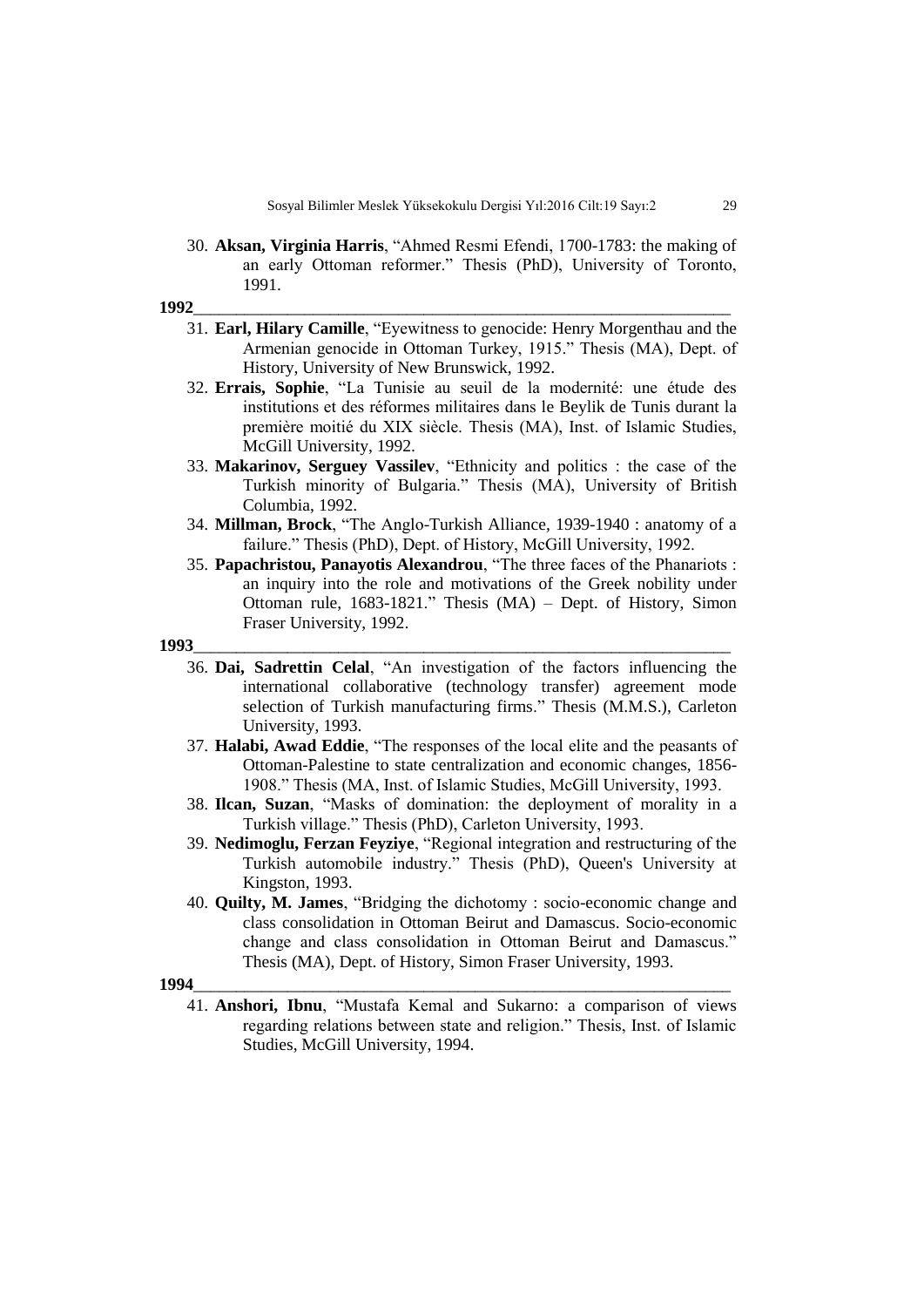42. **Taillefer, Tami L.**, "Continuity and change in the selection process of the Ottoman grand vezirs, 1368-1789." Thesis (MA), Dept.of History, Simon Fraser University, 1994.

**1995**\_\_\_\_\_\_\_\_\_\_\_\_\_\_\_\_\_\_\_\_\_\_\_\_\_\_\_\_\_\_\_\_\_\_\_\_\_\_\_\_\_\_\_\_\_\_\_\_\_\_\_\_\_\_\_\_\_\_\_\_\_\_\_

- 43. **Brockett, Gavin D.**, "Islamic "reaction" to the Turkish revolution : a framework for the social history of the Ataturk era (1923-1938)." Thesis (MA), Dept. of History, Simon Fraser University, 1995.
- 44. **Kheir, Elrashid H.**, "Ittihad-» Islam, or, Ottoman Pan-Islamism, 1839- 1908." Thesis (MA), Inst. of Islamic Studies, McGill University, 1995.
- 45. **Kroeh-Sommer, Helma**, "The education of foreigners in the federal republic of Germany : the case of the turkish adolescents." Thesis (PhD), Université de Montréal, 1995.
- 46. **Kuspinar, Bilal**, "Ismail Rusuhi Ankaravi and Izahul-Hikem." Thesis (PhD), Inst. of Islamic Studies, McGill University, 1995.
- 47. **Kuyas, Ahmet**, "The ideology of the revolution : an inquiry into Sevket Sureyya Aydemir's interpretation of the Turkish revolution." Thesis (PhD), Dept. of History, McGill University, 1995.
- 48. **Tokluoglu-Cesur, Ceylan**, "The formation of the Turkish nation-state and resistance." Thesis (PhD), Carleton University, 1995.

#### **1996**\_\_\_\_\_\_\_\_\_\_\_\_\_\_\_\_\_\_\_\_\_\_\_\_\_\_\_\_\_\_\_\_\_\_\_\_\_\_\_\_\_\_\_\_\_\_\_\_\_\_\_\_\_\_\_\_\_\_\_\_\_\_\_

- 49. **Aycan, Zeynep**, "Impact of employment-related experiences on Turkish immigrants' psychological well-being and adaptation to Canada." Thesis (PhD), Queen's University at Kingston, 1996.
- 50. **Cirakman, Asli**, "From the terror of the world to the sick man of Europe: European images of Ottoman Empire and society from the sixteenth century to the nineteenth." Thesis (PhD), Queen's University, 1996.
- 51. **Hosgor, H. Ayse Gunduz**, "Development and women's employment status: evidence from the Turkish Republic 1923-1990." Thesis (PhD), Dept. of Sociology, University of Western Ontario, 1996.
- 52. **Medawar, Christian**, "Mary Edith Durham and the Balkans, 1900-1914." Thesis (MA), Dept. of History, McGill University, 1996.
- 53. **Oncu, Fazyl Ahmet**, "The State and engineers : an historical examination of the Union of the Chambers of Turkish Engineers and Architects." Thesis (PhD), University of Alberta, 1996.

- 54. **Durand, Edwige**, "Charles de Mouy, diplomate et litterateur: regards d'un francais sur l'Empire Ottoman, 1875-1880." Thèse (PhD) ,Universite d'Ottawa, 1997.
- 55. **Gavrielides, Stala M.**, "Kurdish ethnonationalism : a threat to Turkish security." Thesis (MA), Dept. of Political Science, McGill University, 1997.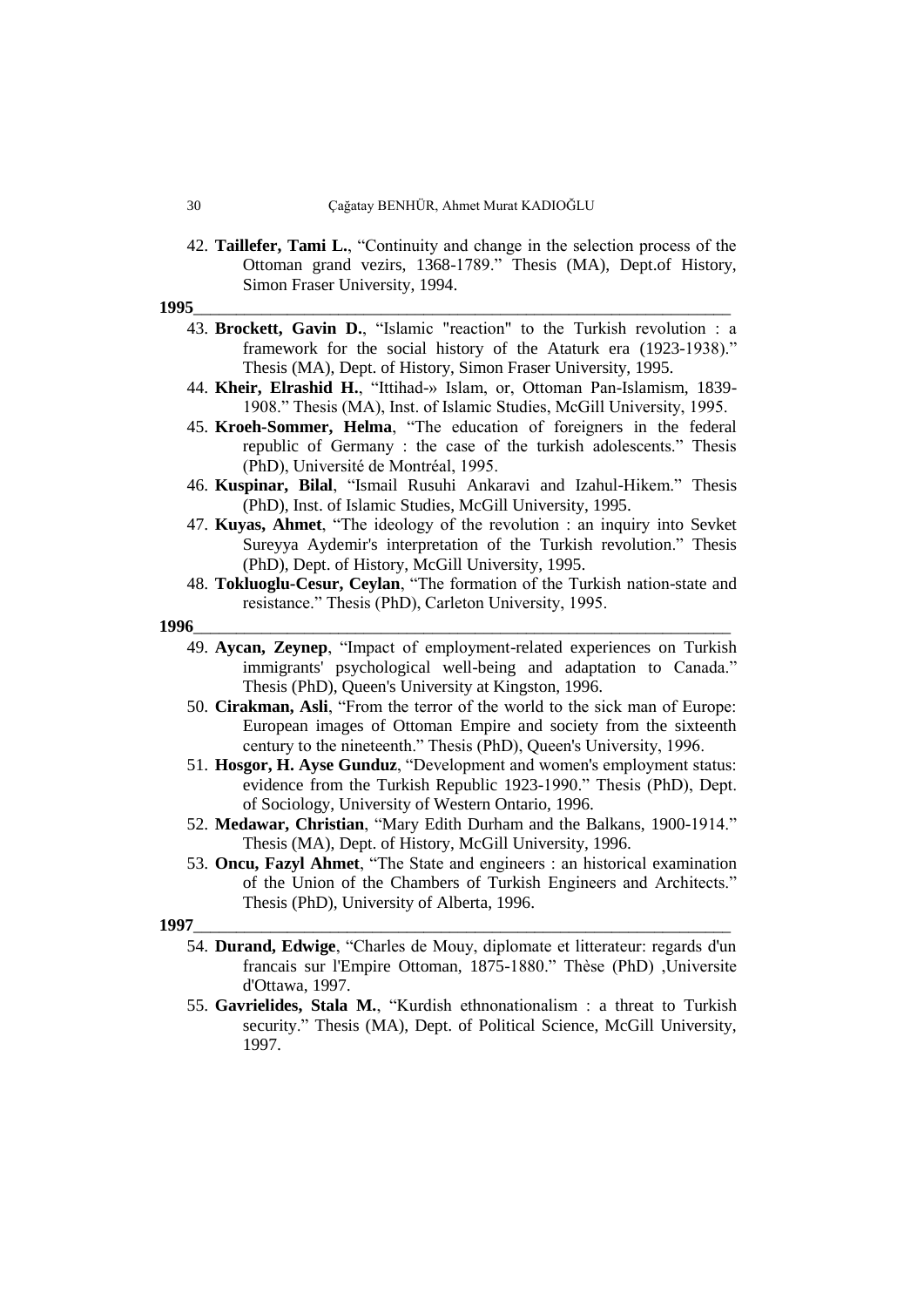- 56. **Mayer, Matthew Z.**, "Joseph II and the campaign of 1788 against the Ottoman Turks." Thesis (MA), Dept. of History, McGill University, 1997.
- 57. **Montrul, Silvina Andrea**, "Transitivity alternations in second language acquisition : a crosslinguistic study of English, Spanish and Turkish." Thesis (PhD), Dept. of Linguistics, McGill University, 1997.

**1998**\_\_\_\_\_\_\_\_\_\_\_\_\_\_\_\_\_\_\_\_\_\_\_\_\_\_\_\_\_\_\_\_\_\_\_\_\_\_\_\_\_\_\_\_\_\_\_\_\_\_\_\_\_\_\_\_\_\_\_\_\_\_\_

- 58. **Ataca, Bilge**, "Psychological, sociocultural, and marital adaptation of Turkish immigrants in Canada." Thesis (PhD), Queen's University, 1998.
- 59. **Canefe, Nergis**, "Sovereign utopias : civilisational boundaries of Greek and Turkish nationhood, 1821-1923." Thesis (PhD), Graduate Programme in Social and Political Thought, York University, 1998.
- 60. **Meshal, Reem**, "Straddling the sacred and the secular: the autonomy of Ottoman Egyptian courts during the 16th and 17thcenturies." Thesis (MA), Inst. of Islamic Studies, McGill University, 1998.

#### **1999**\_\_\_\_\_\_\_\_\_\_\_\_\_\_\_\_\_\_\_\_\_\_\_\_\_\_\_\_\_\_\_\_\_\_\_\_\_\_\_\_\_\_\_\_\_\_\_\_\_\_\_\_\_\_\_\_\_\_\_\_\_\_\_

- 61. **Bain, Alexandra**, "The late Ottoman *En'am-ı şerif*: sacred text and images in an Islamic prayer book." Thesis (PhD), Dept. of History in Art, University of Victoria, 1999.
- 62. **Ghazal, Amal Nadim**, "Beyond modernity: Islamic conservatism in the late Ottoman period." Thesis (MA), University of Alberta, 1999
- 63. **Jubenville, C. Julian**, "Imperialism and bankruptcy in the Ottoman Empire and Egypt." Thesis (MA), Dept. of History, Simon Fraser University, 1999.
- 64. **Mathews, Julie**, "The socialization of students from the developing world into the academic discipline of international relations." Thesis (MA), Dept. of Second Language Education, McGill University, 1999.
- 65. **Milz, Sabine**, "Hybridity in culture, literature and language : a comparative study of contemporary Caribbean Canadian and Turkish German women's writing exemplified by the writers M.N. Philip and E.S. Ozdamar." Thesis (MA), Dept. of English, McMaster University, 1999.
- 66. **Sancar, Selin Hayriye**, "The security of women in the Ottoman Empire." Thesis (MA), Inst. of Islamic Studies, McGill University, 1999.
- 67. **[Van Duinkerken, Wyoma](http://amicus.collectionscanada.ca/aaweb-bin/aamain/rqst_sb?sessionKey=1386544893007_142_78_200_14&r=2&i=NA&l=0&v=0&lvl=1&t=VanDuinkerken,+Wyoma)**, "Educational reform in the Tanzimat era (1839-1876): secular reforms in Tanzimat." Thesis (MA), Inst. of Islamic Studies, McGill University, 1999.

#### **2000**\_\_\_\_\_\_\_\_\_\_\_\_\_\_\_\_\_\_\_\_\_\_\_\_\_\_\_\_\_\_\_\_\_\_\_\_\_\_\_\_\_\_\_\_\_\_\_\_\_\_\_\_\_\_\_\_\_\_\_\_\_\_\_

68. **Pocock, Valerie Anne**, "Pre-Islamic Turkish elements in the art of the Seljuqid period (1040-1194)." Thesis (MA), Department of Art History and Communiction StudiesMcGill University, 2000. *Note:* The title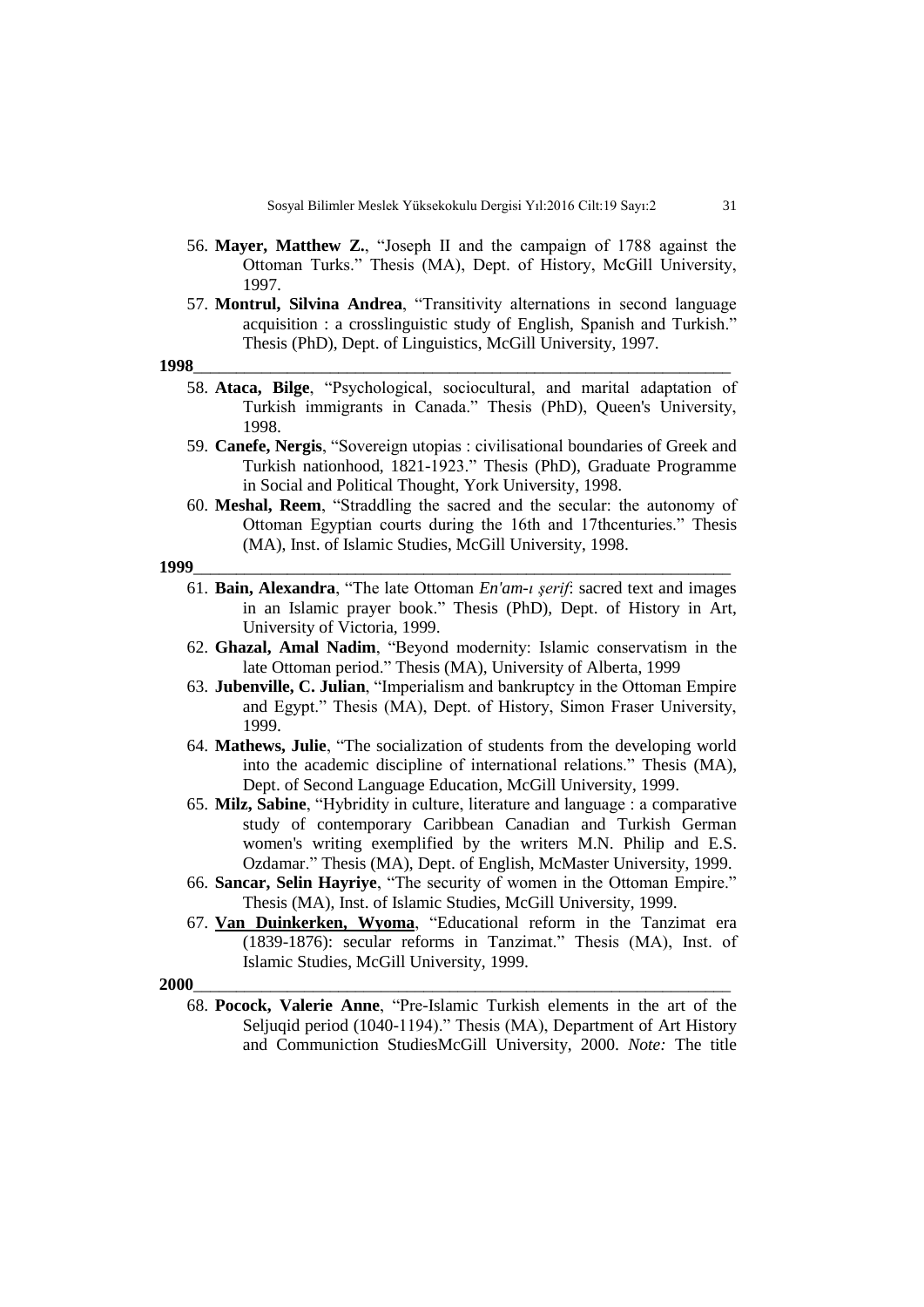(and year and place of MA thesis appeared also under Behièry, Valerie Anne, reflecting the author's surname change.)

- 69. **Cox, Wayne S**., "A crisis in conflict for international relations: the case of the Turkish/Kurdish War through neogramscian lenses." Thesis (PhD), Political Studies, Queen's University, 2000.
- 70. **Kaftan, Eylem**, "Identity in crisis : Turkish cinema post 1980." Thesis (MA), Graduate Programme in Film and Video, York University, 2000.
- 71. **Minkov, Anton**, "Conversion to Islam as reflected in kisve bahasi petitions : an aspect of Ottoman social life in the Balkans, 1670-1730." Thesis (PhD), Inst. of Islamic Studies, McGill University, 2000.
- 72. **Rowe, Victoria**, "The "New Armenian woman" : Armenian women's writing in the Ottoman empire, 1880-1915." Thesis (PhD), University of Toronto, 2000.

#### **2001**\_\_\_\_\_\_\_\_\_\_\_\_\_\_\_\_\_\_\_\_\_\_\_\_\_\_\_\_\_\_\_\_\_\_\_\_\_\_\_\_\_\_\_\_\_\_\_\_\_\_\_\_\_\_\_\_\_\_\_\_\_\_\_

- 73. **Akalin, Esin**, "Discovering self and other : representations of Ottoman Turks in English drama (1656-1792)." Thesis (PhD), University of Toronto, 2001.
- 74. **Akser, Ali Murat**, "The return of the repressed : critique of Turkish modernity in Halit Refig's films." Thesis (MA), Graduate Programme in Film and Video, York University, 2001.
- 75. **Aslan, Canan**, "Party-building and democratization : the case of Turkey (1983-1995)." Thesis (PhD), Dept. of Political Science, McGill University, 2001.
- 76. **Sursal, Hilal**, "Gulten Akin, a pioneering Turkish woman poet: her life, poetry and poetics within their social, historical and literary context." Thesis (PhD), University of Toronto, 2001.
- 77. **Turam, Berna**, "Between Islam and the state : politics of engagement : the engagements between Gulen Community and the secular Turkish state." Thesis (PhD), Dept. of Sociology, McGill University, 2001.

- 78. **Aydinli, Ersel**, "Political globalization versus anarchy : an operationalization of the transformationalist approach through the Turkish case." Thesis (PhD), Dept. of Political Science, McGill University, 2002.
- 79. **Gürel, Ayse**, "Linguistic characteristics of second language acquisition and first language attrition : Turkish overt versus null pronouns." Thesis (PhD), Dept. of Linguistics, McGill University, 2002.
- 80. **Menguc, Murat Cem**, "Historiography and nationalism : a study regarding the proceedings of the First Turkish History Congress." Thesis (MA), Inst. of Islamic Studies, McGill University, 2002.
- 81. **Radulescu, Miruna Catalina**, "La naissance du mythe nationaliste dans les principautés roumaines pendant la domination ottomane, comme décrit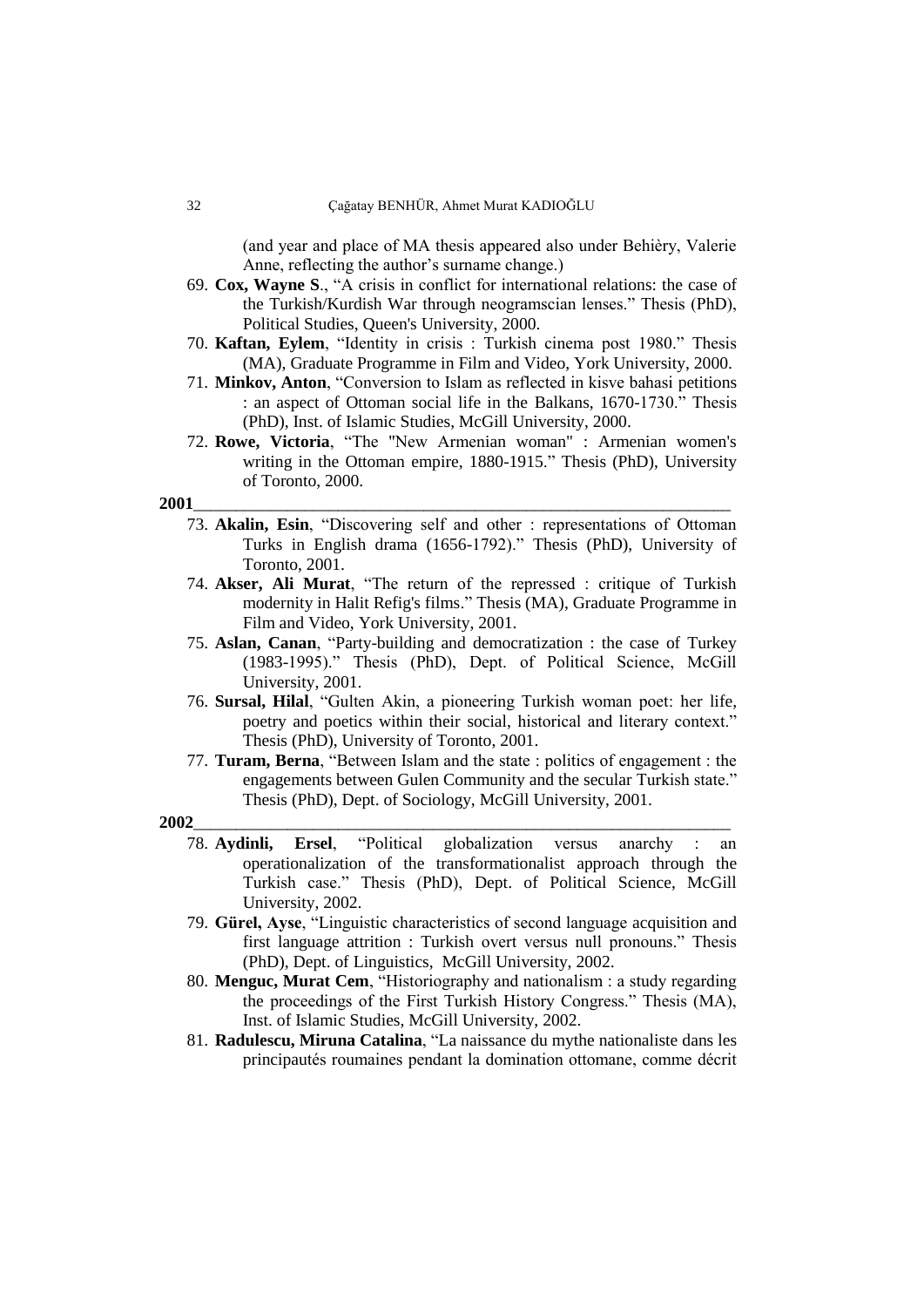dans La troisième lettre de Mihai Eminescu: l'importance de l'église orthodoxe et le refus de l'Islam." Thesis (MA), Inst. of Islamic Studies, McGill University, 2002.

- 82. **Seyhun, Ahmet**, "Said Halim Pasha : an Ottoman statesman and an Islamist thinker (1865-1921)." Thesis (PhD), Inst. of Islamic Studies, McGill University, 2002.
- 83. **Szabo, Csenge Imola**, "Ottoman architecture in the Hungarian province." Thesis (MA), Dept. of History in Art, University of Victoria (B.C.), 2002.

**2003**\_\_\_\_\_\_\_\_\_\_\_\_\_\_\_\_\_\_\_\_\_\_\_\_\_\_\_\_\_\_\_\_\_\_\_\_\_\_\_\_\_\_\_\_\_\_\_\_\_\_\_\_\_\_\_\_\_\_\_\_\_\_\_

- 84. **Bereket, Tarik**, "Camouflaged liaisons: the social organization of Turkish male sexual minorities." Thesis (MA), Dept. of Sociology and Anthropology, University of Windsor, 2003.
- 85. **Celik, Faika**, "Gypsies (Roma) in the orbit of Islam : the Ottoman experience (1450-1600)." Thesis (MA), Inst. of Islamic Studies, McGill University, 2003.
- 86. **Isyar, Bora A**., "Marching toward Turkism : the origins of Turkish republican citizenship." Thesis (MA),York University, 2003.
- 87. **Karabela, Mehmet Kadri**, "One of the last Ottoman seyhulislams, Mustafa Sabri Efendi (1869-1954): his life, works and intellectual contributions." Thesis (MA), Inst. of Islamic Studies, McGill University, 2003.
- 88. **Mathews, Julie**, "Mediating academic literacy practices in a second language: portraits of Turkish scholars of international relations." Thesis (PhD), McGill University, 2003.

- 89. **Gallagher, Amelia**, "The fallible master of perfection : Shah Ismail in the Alevi-Bektashi tradition." Thesis (PhD), Inst. for Islamic Studies, McGill University, 2004.
- 90. **Johnson, Aaron**, "The road to Turkish language reform and the rise of Turkish nationalism." Thesis (MA), McGill University, 2004.
- 91. **Ozoral, Basak**, "The Turkish transformation and Celal Bayar." Thesis (MA), Inst. of Islamic Studies, McGill University, 2004.
- 92. **Paker, Hande**, "Social aftershocks : rent seeking, state failure, and statecivil society relations in Turkey." Thesis (PhD), Dept. of Sociology, McGill University, 2004.
- 93. **Peksevgen, Sefik**, "Secrecy, information control and power building in the Ottoman Empire, 1566-1603." Thesis (PhD), Dept. of History, McGill University, 2004.
- 94. **Sezgin, Zeynep**, "Governmental policies toward the assimilation of immigrants : Turkish guest workers in Germany and Mexican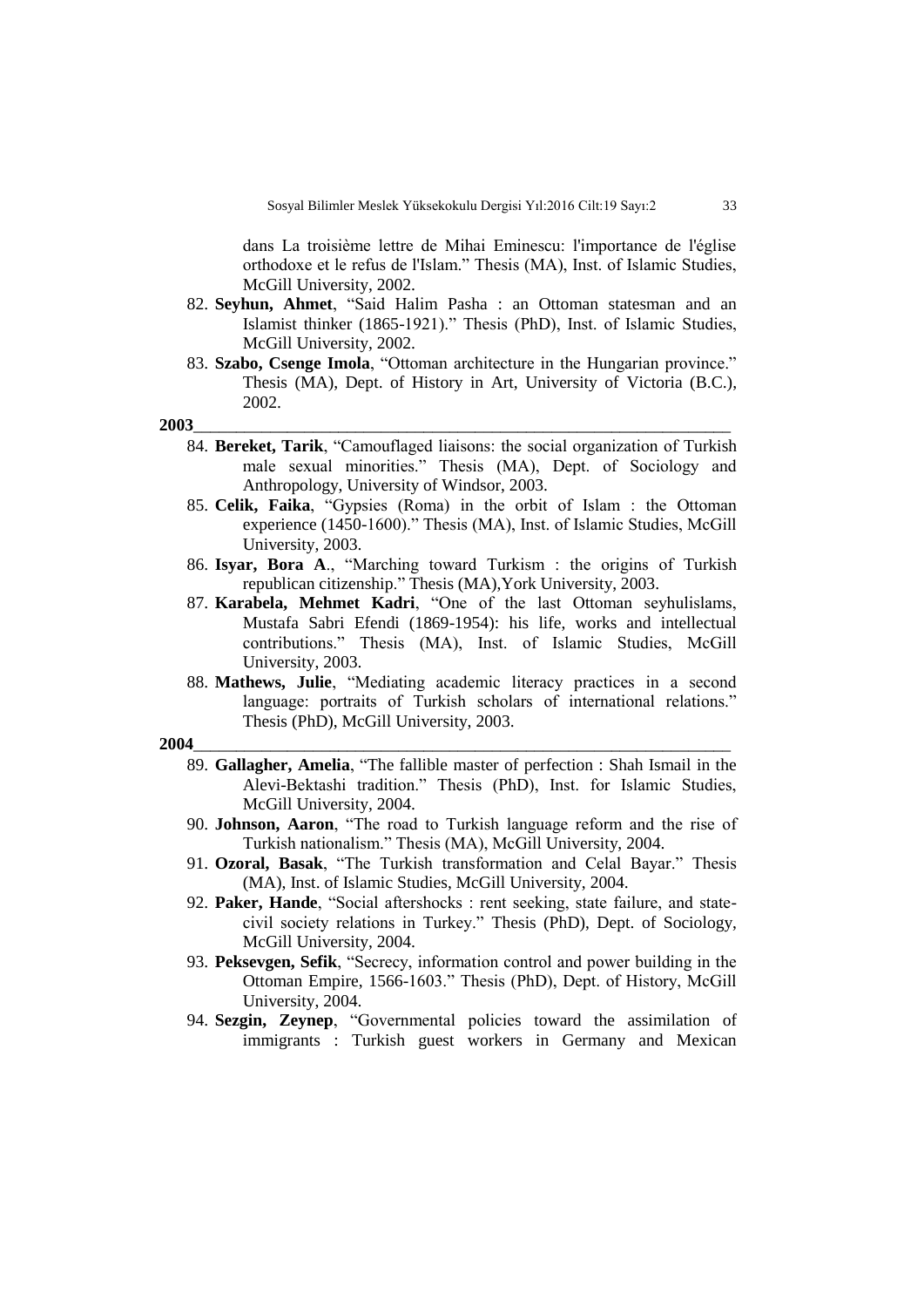immigrants in the United States of America." Thesis (MA), University of Guelph, 2004.

95. **Szalontay, Tibor**, "The art of war during the Ottoman-Habsburg Long War (1593,1606) according to narrative sources." Thesis (PhD),University of Toronto, 2004.

**2005**\_\_\_\_\_\_\_\_\_\_\_\_\_\_\_\_\_\_\_\_\_\_\_\_\_\_\_\_\_\_\_\_\_\_\_\_\_\_\_\_\_\_\_\_\_\_\_\_\_\_\_\_\_\_\_\_\_\_\_\_\_\_\_

- 96. **Aknur, Müge**, "Civil-military relations in Turkey : analysis of civilian leaders." Thesis (PhD), Dept. of Political Science, McGill University, 2005.
- 97. **Ayhan, Caglayan**, " 'In the name of modernity, for the sake of the nation': madness, psychiatry and politics from the Ottoman Empire to the Turkish Republic (1500s-1950s). Thesis (MA), York University, 2005.
- 98. **Ercel, Erkan**, "Desiring Jews: the fantasy of Ottoman tolerance." Thesis (MA),York University, 2005.
- 99. **Grouev, Ivaylo:** "Beyond essentialism: Bulgarian inclusive nationalism : the case of the Turkish minority." Thesis (PhD), Dept. of Political Science, University of Ottawa, 2005.
- 100. **Olsaretti, Alessandro**, "Trade, diplomacy and state formation in the early modern Mediterranean: Fakhr al-Dīn II, the Sublime Porte and the court of Tuscany." Thesis (MA), Inst. of Islamic Studies, McGill University, 2005.
- 101. **Ozcurumez, Saime**, "Opportunities re-structured, policy actors redefined: EU immigration policy and Turkish migrant associations in France and Germany." Thesis (PhD), Dept. of Political Science, McGill University, 2005.
- 102. **Ozturk, Fatih**: Turkish military interventions and building constitutions [microform] : the bulwark of an unstable democracy. Thesis (LL.M.), Queen's University, 2005.
- 103. **Rahimi, Sadeq**, "Schizophrenia in Turkey: a meaning-centered study of psychosis, culture and subjectivity." Thesis (PhD), Division of Social and Transcultural Psychiatry, McGill University, 2005.
- 104. **Stamoulos, Eva**, "Mehmed II's portraits : patronage, historiography and the early modern context." Thesis (MA), Dept. of Art History and Communication Studies, McGill University, 2005.
- 105. **Ustundag, Gul Ebru**: "Turkish Republican citizenship and rights to the city." Thesis (PhD), York University, 2005.
- 106. **van der Hoeven, Mufide Kocaoglan**, "Principals' perspectives as leaders in Turkish private schools." Thesis (MA), Faculty of Education, Brock University, St. Catherines, Ont. 2005.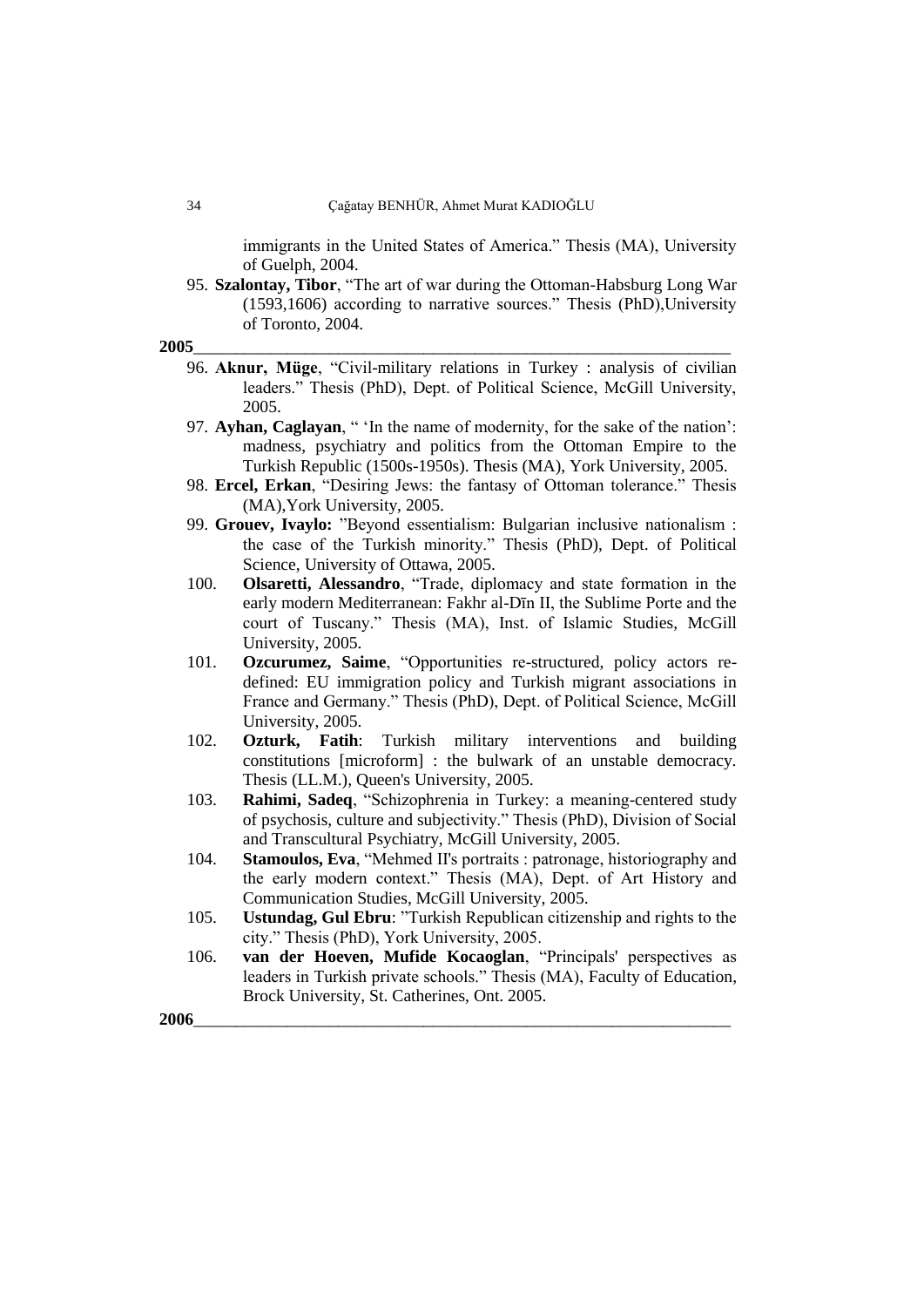- 107. **Ferguson, Michael**, "Transportation and communication networks in late Ottoman Salonica : 1800-1912." Thesis (MA), Inst. of Islamic Studies, McGill University, 2006.
- 108. **Kabasakal, Berrak**, "A neoliberal assault through employment relations: Turkish labour market flexibilization." Thesis (MA), Carleton University, 2006.
- 109. **Karaosmanosglu, Defne**, "Cooking the past : the revival of Ottoman cuisine." Thesis (PhD), Dept. of Art History and Communication Studies, McGill University, 2006.
- 110. **Kargin, Yigit**, "Making ends meet : the widening gap between authorized FDI and realized FDI in the Turkish economy, 1980-2003." Thesis (MA), Carleton University, 2006.
- 111. **Meshal, Reem**, "The state, the community and the individual : local custom and the construction of orthodoxy in the Sijills of Ottoman-Cairo, 1558-1646." Thesis (PhD), McGill University, 2006.
- 112. **Setrakian, Aida Alice**, "Armenians in the Ottoman legal system (16th-18th centuries)." Thesis (MA), Inst. of Islamic Studies, McGill University, 2006.
- 113. **Yavuz, Devrim Adam**, "Business as usual?: Turkish industrialists, the state and democratization." Thesis (PhD), Dept. of Sociology, McGill University, 2006.
- 114. **Yurdakul, Gokcecicek**, "Mobilizing Kreuzberg : political representation, immigrant incorporation and Turkish associations in Berlin." Thesis (PhD), University of Toronto, 2006.

**2007**\_\_\_\_\_\_\_\_\_\_\_\_\_\_\_\_\_\_\_\_\_\_\_\_\_\_\_\_\_\_\_\_\_\_\_\_\_\_\_\_\_\_\_\_\_\_\_\_\_\_\_\_\_\_\_\_\_\_\_\_\_\_\_

- 115. **Arabaghian, Anouche**, "Le processus d"adhésion à l"Union Européenne est-il en mesure de contribuer davantage que la Convention européenne à la protection des droits de l"homme en Turquie?" Thesis (MA), Faculté de droit, Université de Montréal, 2007.
- 116. **Lornsen, Karin**, "Transgressive Topographien in der turkischdeutschen post-Migrantenliteratur (Transgressive topographies in Turkish-German post-migrant literature)." Thesis (PhD), University of British Columbia, 2007.

- 117. **Bayar, Yesim**, "Turkish nation-building process : an analysis of language, education, and citizenship policies during the early Republic (1920-1938)." Thesis (PhD), McGill University, 2008.
- 118. **Çelik Kutluay, Burçe**, "Addicted bodies: cellular telephony, melancholia and individual articulation in Turkey." Thesis (PhD), Dept. of Art History and Communications Studies, McGill University, 2008.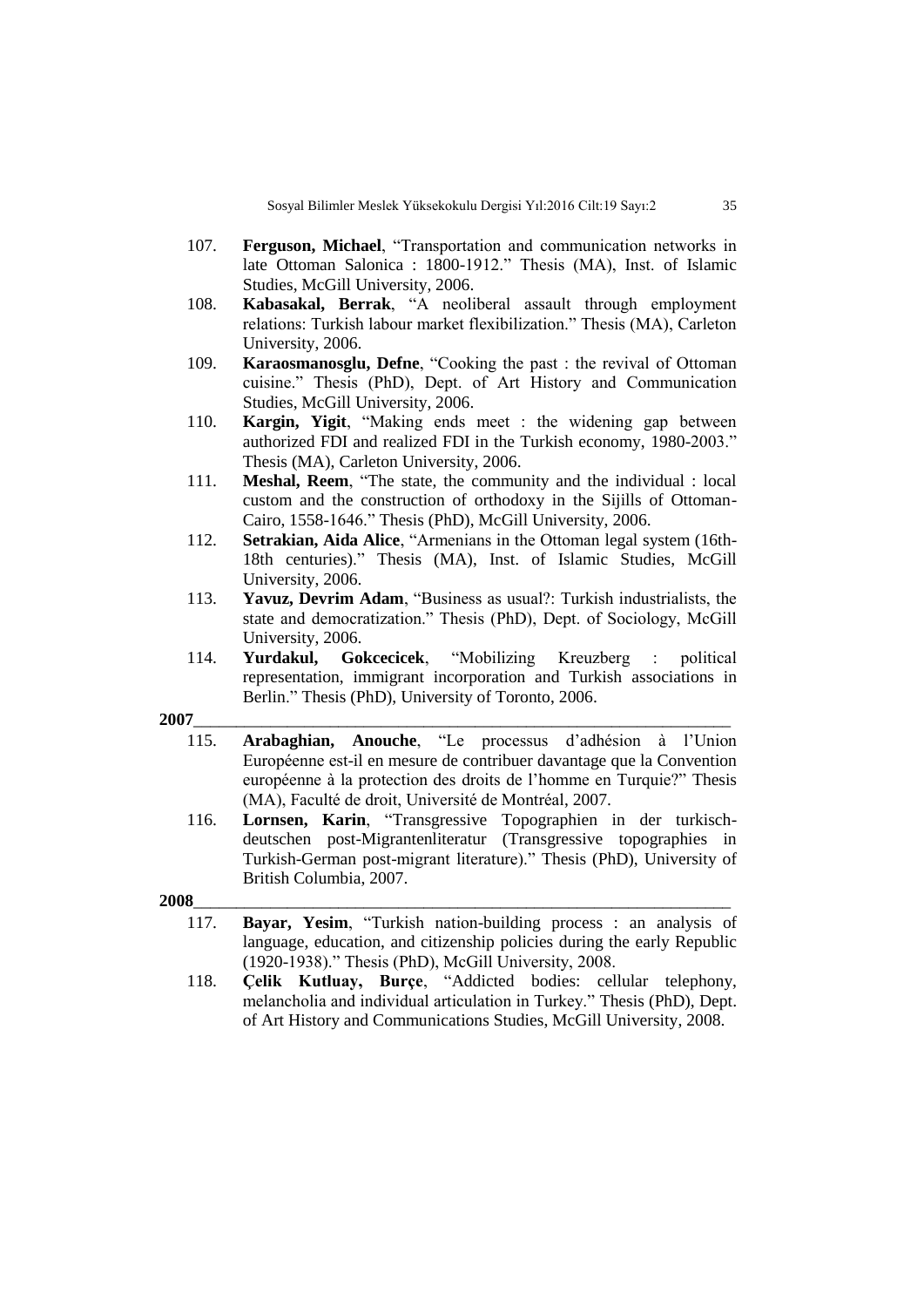#### 36 Çağatay BENHÜR, Ahmet Murat KADIOĞLU

- 119. **Cingoz Ulu, Banu**, "Structure of Turkish national identity and attitudes towards ethno-cultural groups in Turkey." Thesis (PhD), York University, 2008.
- 120. **Dağoğlu, Özlem Gülin**, "Du harem à la scène artistique: être femme et peintre du déclin de l'Empire ottoman à la République." Thèse (MA), [Département d'histoire de l'art et d'études cinématographiques](https://papyrus.bib.umontreal.ca/xmlui/handle/1866/3000) Université de Montréal, 2008.
- 121. **[Gagnon, Guillaume](http://amicus.collectionscanada.ca/aaweb-bin/aamain/rqst_sb?sessionKey=1386531516020_142_78_200_14&r=2&i=NA&l=0&v=0&lvl=2&t=Gagnon,+Guillaume)**, "La situation des arméniens ottomans d'Anatolie Orientale vue à travers les correspondances des missionnaires du American Board of Commissioners for Foreign Missions." Thèse (MA), Département d"histoire, Université du Québec à Montréal, 2008.
- 122. **Newell, Heather**, "Aspects of the morphology and phonology of phases." Thesis (PhD), Dept. of Linguistics, McGill University, Montréal, 2008.
- 123. **Unwalla, Pheroze**, "Between nationalism and reconciliation: the Turkish government and the dual narrativization of the Battle of Gallipoli, 1923-2007." Thesis (MA), Simon Fraser University, 2008.

#### **2009**\_\_\_\_\_\_\_\_\_\_\_\_\_\_\_\_\_\_\_\_\_\_\_\_\_\_\_\_\_\_\_\_\_\_\_\_\_\_\_\_\_\_\_\_\_\_\_\_\_\_\_\_\_\_\_\_\_\_\_\_\_\_\_

- 124. **Atak, Idil**, "Les effets de l'européanisation de la lutte contre la migration irrégulière sur les droits humains des migrants." Thesis (PhD), Dept. Droit, Université de Montréal, 2009.
- 125. **Serban, Carrie**, "A study of the Ottoman guilds as they are depicted in Turkish miniature paintings." Thesis (MA), McGill University, 2009.

- 126. **Akser, Ali Murat**, "Green-Pine resurrected: film genre, parody and intertextuality in Turkish cinema." Thesis (PhD), York University, 2010.
- 127. **Ezer, Ozlem**, "Three Turkish women travelers (1913-1930): from the represented to the representing." Thesis (PhD), York University, 2010.
- 128. **Karakus, Suna**, "L"analyse du problème kurde en Turquie: le rôle du PKK dans la renaissance de la question kurde." Montréal, Université du Québec, 2010, unpublished MA thesis.
- 129. **Orhan, Özlem**, "Performanz in der Literatur und im Kino der deutschtürkischen Migration." Thesis (MA), Dept. of German Studies, McGill University, 2010.
- 130. **Rubin, Aviad**, "From marginalization to bounded integration reassessing the compatibility of religion and democracy: a comparison of the state-religion relationship in Turkey and Israel." Thesis (PhD), Dept. of Political Science, McGill University, 2010.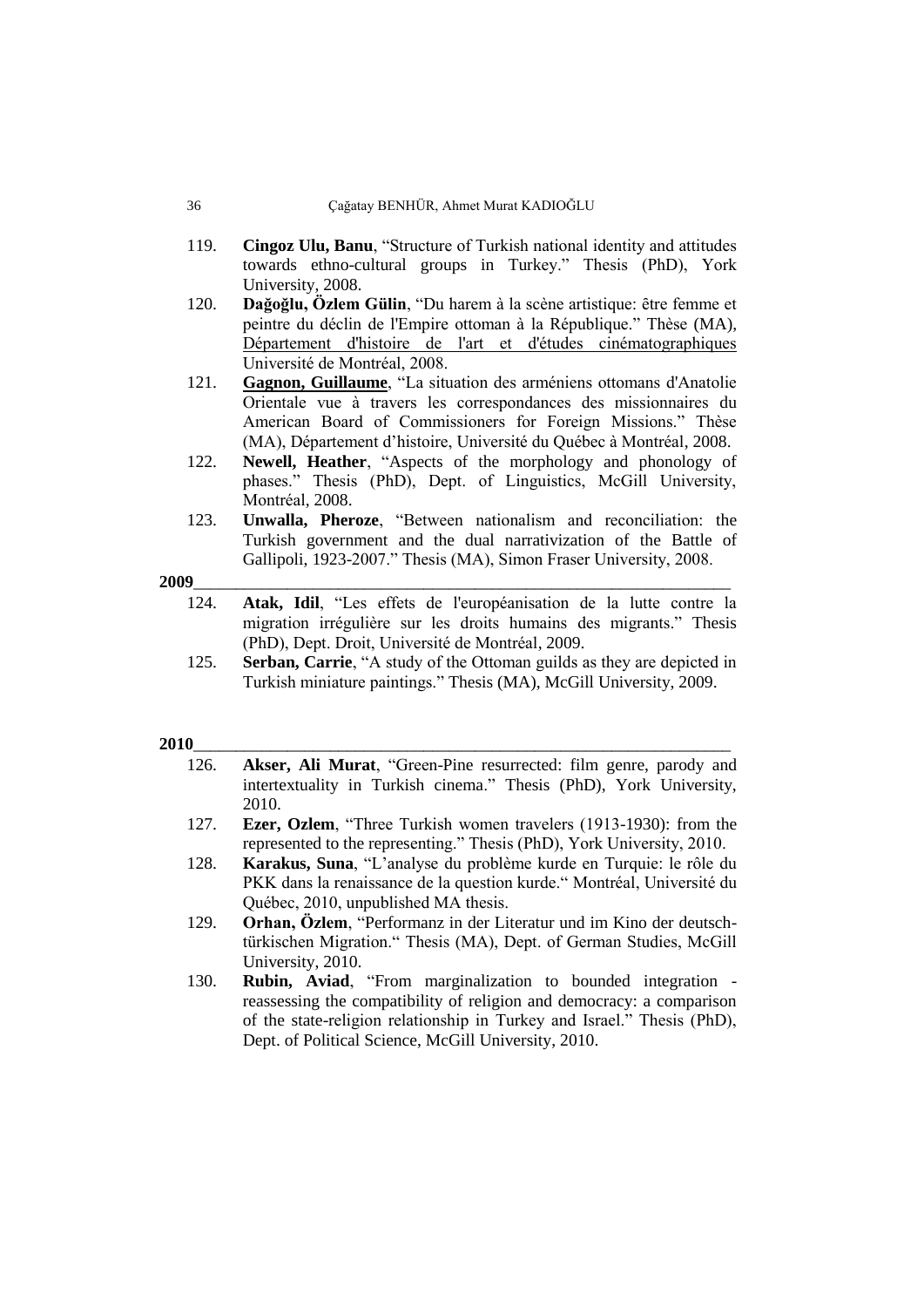| $2011$<br>$\sim$ |  |
|------------------|--|
|                  |  |

- 131. **[Cornac, Sylvain](http://amicus.collectionscanada.ca/aaweb-bin/aamain/rqst_sb?sessionKey=1386531516020_142_78_200_14&r=2&i=NA&l=0&v=0&lvl=2&t=Cornac,+Sylvain)**, "La population d'Antioche face à l'occupation égyptienne (1832-1840): une collaboration de circonstances." Thèse (MA), Histoire de l'art, Université du Québec à Montréal, 2011.
- 132. **[Turan, Omer](http://amicus.collectionscanada.ca/aaweb-bin/aamain/rqst_sb?sessionKey=1386531516020_142_78_200_14&r=2&i=NA&l=0&v=0&lvl=2&t=Turan,+Omer)**, "Les effets du règlement organique du Mont-Liban de 1861 sur la loi de Vilayet de 1864." Thèse (MA), Université du Québec à Montréal, 2011.
- 133. **Turgeon, Nancy**, "Le concept de developpement inégal et combine: une sociologie historique internationale a l'etude de l'empire ottoman." These (MA), Universite du Quebec a Montreal, 2011.
- 134. **van Lit, Lambertus**, "Two Ottoman intellectuals on the issue of God's knowledge: Khojazāda and 'Alā' al- Dīn al-Tūsī." Thesis (MA), McGill University, 2011.
- 135. **Yilmaz, Gulay**, "The economic and social roles of janissaries in a seventeenth century Ottoman city: the case of Istanbul." Thesis (PhD), McGill University, 2011.
- 136. **Ozoral, Basak**, "Economic engagement of religious ethics in a global economy: the rise of Islamic capital in Central Anatolia as a new economic power, 1980-present." Thesis (PhD), McGill University, Institut of Islamic Studies, 2011.
- 137. **Mason, David Charles**, "Investigating Turkey : detective fiction and Turkish nationalism, 1928-1950." Thesis (PhD), McGill University, 2011.
- 138. **Mahboubian, Siamac**, "From Istanbul to Ankara: Turkey's entry into international society." Thèse (MA), Maîtrise en science politique, Université du Québec à Montréal, 2011.
- 139. **Ozsu, Faik Umut**, "Fabricating Fidelity : Nation-building, International Law, and the Greek-Turkish Population Exchange." Thesis (SJD), University of Toronto, 2011.
- 140. **Tomac, Ayca**, "Debating 'Islamic Feminism' : Between Turkish Secular Feminist and North American Academic Critiques." Thesis (MA), Queen's University, Kingston, 2011.
- 141. **Kayaalp, Dilek**, "Social, cultural and educational inclusion/exclusion of Turkish immigrant youth in Canada." Thesis (PhD), University of British Columbia, 2011.
- 142. **Caliskan, Gulhanim**, "Forging diasporic citizenship: Berlin's Germanborn Turkish Ausländer." Thesis (PhD), Dept. of Sociology, York University, 2011.
- 143. **[Tok, Evren](http://amicus.collectionscanada.gc.ca/aaweb-bin/aamain/rqst_sb?sessionKey=999999999_142&r=2&i=NA&l=0&v=0&lvl=1&t=Tok,+Evren)**, "Varieties of Communitarianism in the Cities of Anatolia Region: a Comparison of Kayseri, Gaziantep and Eskisehir." Thesis (PhD), Carleton University, 2011.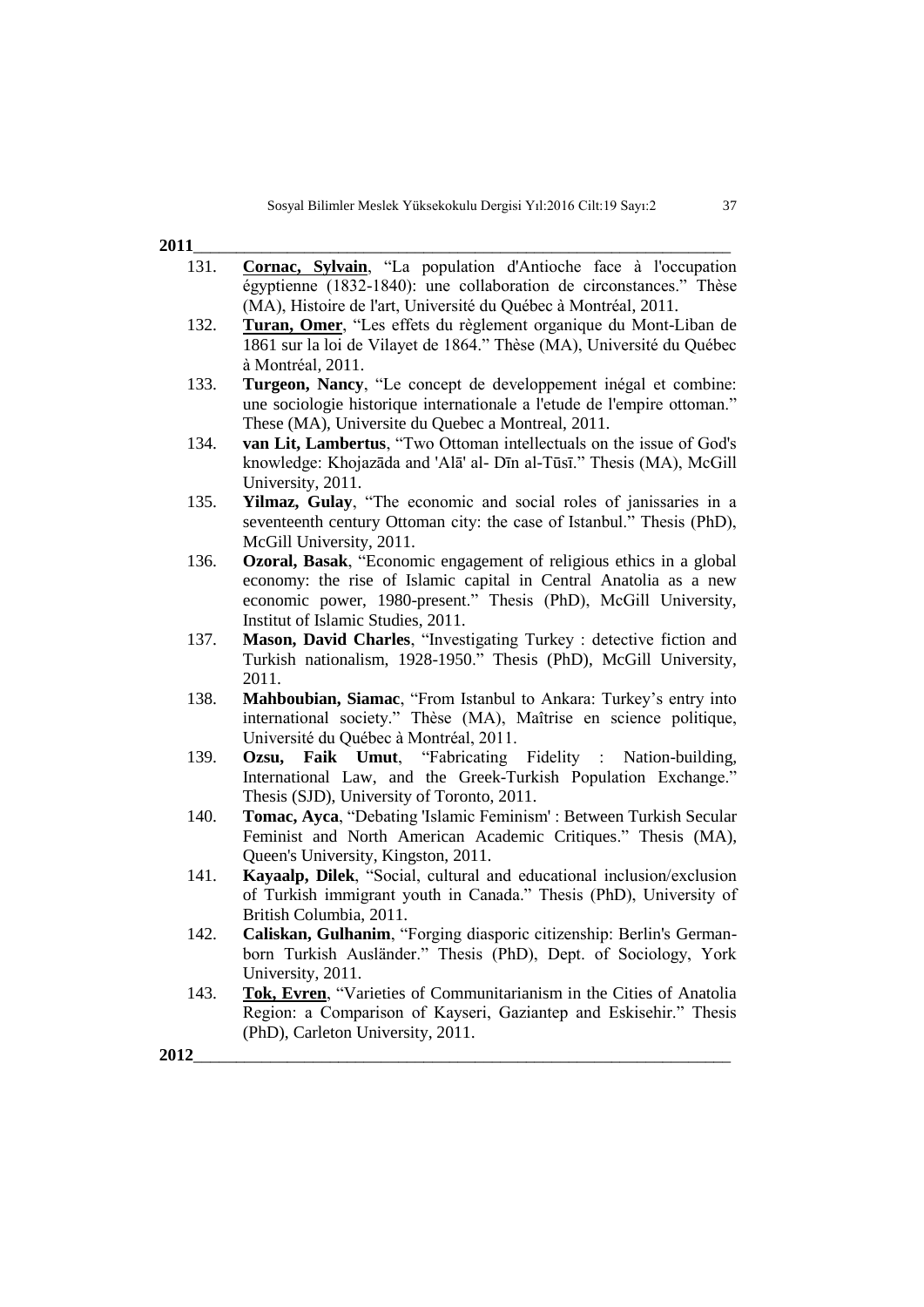- 144. **Chowdhury, Rashed**, "Pan-Islamism and modernisation during the reign of Sultan Abdulhamid II, 1876-1909." Thesis (PhD), McGill University, 2012.
- 145. **Johnson, Aaron Scott**, "A revolutionary young Ottoman: Ali Suavi (1839-1878)." Thesis (PhD), McGill University, 2012.
- 146. **[Martin, Daniel](http://amicus.collectionscanada.ca/aaweb-bin/aamain/rqst_sb?sessionKey=1386531516020_142_78_200_14&r=2&i=NA&l=0&v=0&lvl=2&t=Martin,+Daniel)**, "Reckoning with the past : the history and historiography of the Kisrawan uprising." Thesis (MA), McGill University, 2012.
- 147. **Ozcelik, Oner**, "Representation and acquisition of stress: the case of Turkish." Thesis (PhD), McGill University, 2012.
- 148. **[Ozkan, Umut Riza](http://amicus.collectionscanada.gc.ca/aaweb-bin/aamain/rqst_sb?sessionKey=999999999_142&r=2&i=NA&l=0&v=0&lvl=1&t=Ozkan,+Umut+Riza)**, "Translating travelling ideas: the introduction of unemployment insurance and labour law reforms." Thesis (PhD), Carleton University, 2012.
- 149. **Sahin, Emrah**, "Responding to American missionary expansion: an examination of Ottoman imperial statecraft, 1880-1910." Thesis (PhD), McGill University, 2012.
- 150. **Sevgur, Serperi Beliz**, "Networking, Belonging and Identity: Highly Skilled Turkish Immigrants in Halifax and Toronto." Thesis (MA), Dalhousie University, 2012.
- 151. **Tansug, N. Feryal**, "Communal Relations in Azmir/Smyrna, 1826- 1864: As Seen Through The Prism of Greek-Turkish Relations." Thesis (PhD), University of Toronto, 2012.
- 152. **Yalcin, Sebnem**, "Individual Differences and the Learning of Two Grammatical Features with Turkish Learners of English." Thesis (PhD), University of Toronto, 2012.

- 153. **Argun, Selim**, "Elite configurations and clusters of power: the Ulema, Waqf and Ottoman State 1789-1839." Thesis (PhD), McGill University, 2013.
- 154. **[Dag, Haluk](http://amicus.collectionscanada.gc.ca/aaweb-bin/aamain/rqst_sb?sessionKey=999999999_142&r=2&i=NA&l=0&v=0&lvl=1&t=Dag,+Haluk)**, "Peace journalism or war journalism? A comparative analysis of the coverage of Israeli and Turkish newspapers during the Gaza flotilla crisis." Thesis (MA), Concordia University, 2013.
- 155. **[McQuigge, Alexis](http://amicus.collectionscanada.gc.ca/aaweb-bin/aamain/rqst_sb?sessionKey=999999999_142&r=2&i=NA&l=0&v=0&lvl=1&t=McQuigge,+Alexis)**, "Resisting Transculturation: The European Woman in English Travel Writing." Thesis (PhD), University of Waterloo, 2013.
- 156. **Ombasic, Maya**, "Espace urbain et identité : l"imaginaire de la ville comme symptôme de la crise identitaire dans l"oeuvre d"Orhan Pamuk." Thesis (PhD), Departement Litterature comparée et générale, Université de Montréal, 2013.
- 157. **Unlucayakli, Emre**, "The official discourse on religion in post-1980 Turkey: the official boundaries of the religious field, national belonging